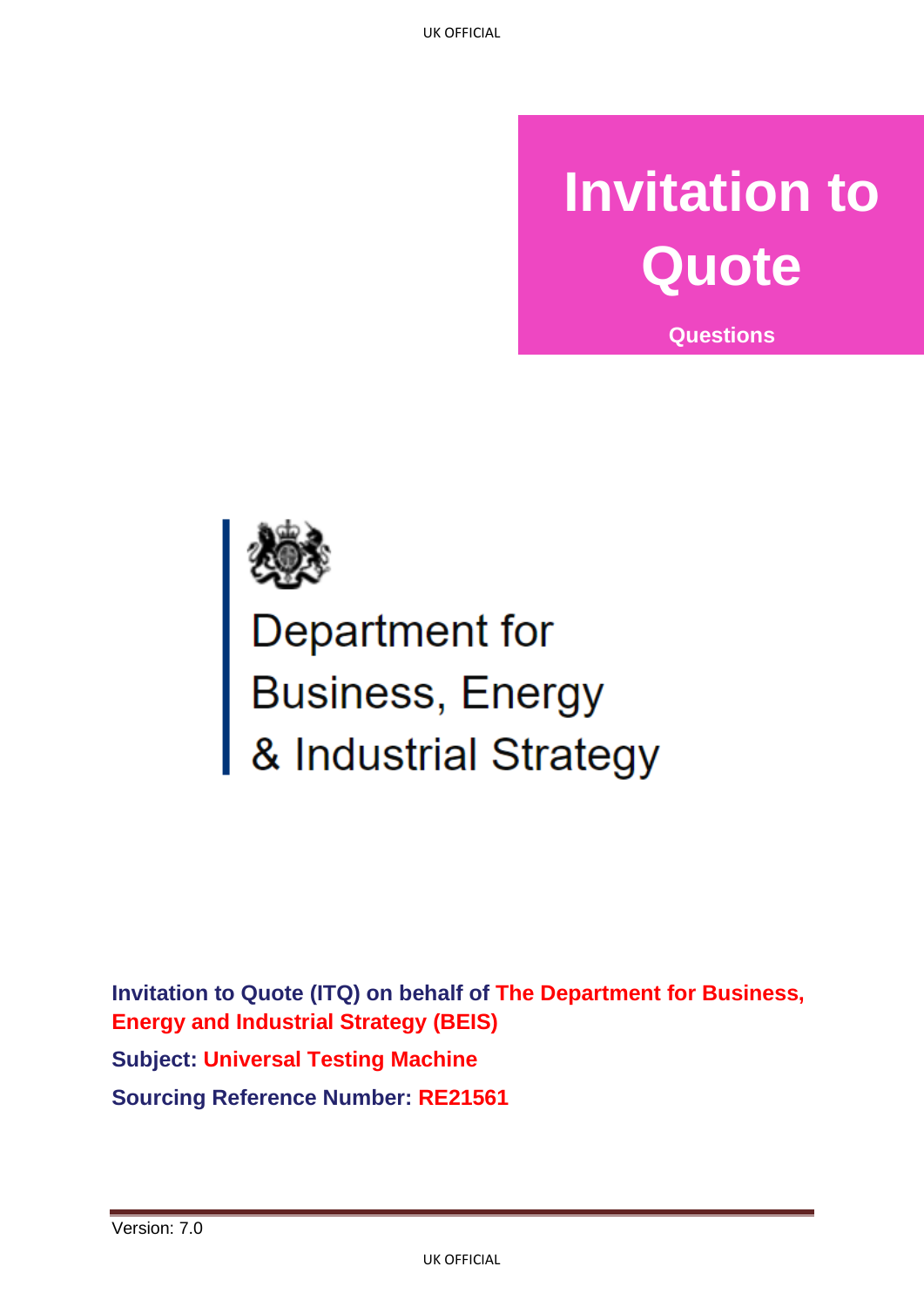### **Section 6 – Evaluation questionnaire**

Bidders should note that the evaluation questionnaire is located within the **e-sourcing questionnaire.**

**Guidance on how to register and use the e-sourcing portal is available at <http://www.uksbs.co.uk/services/procure/Pages/supplier.aspx>**

**PLEASE NOTE THE QUESTIONS ARE NOT NUMBERED SEQUENTIALLY**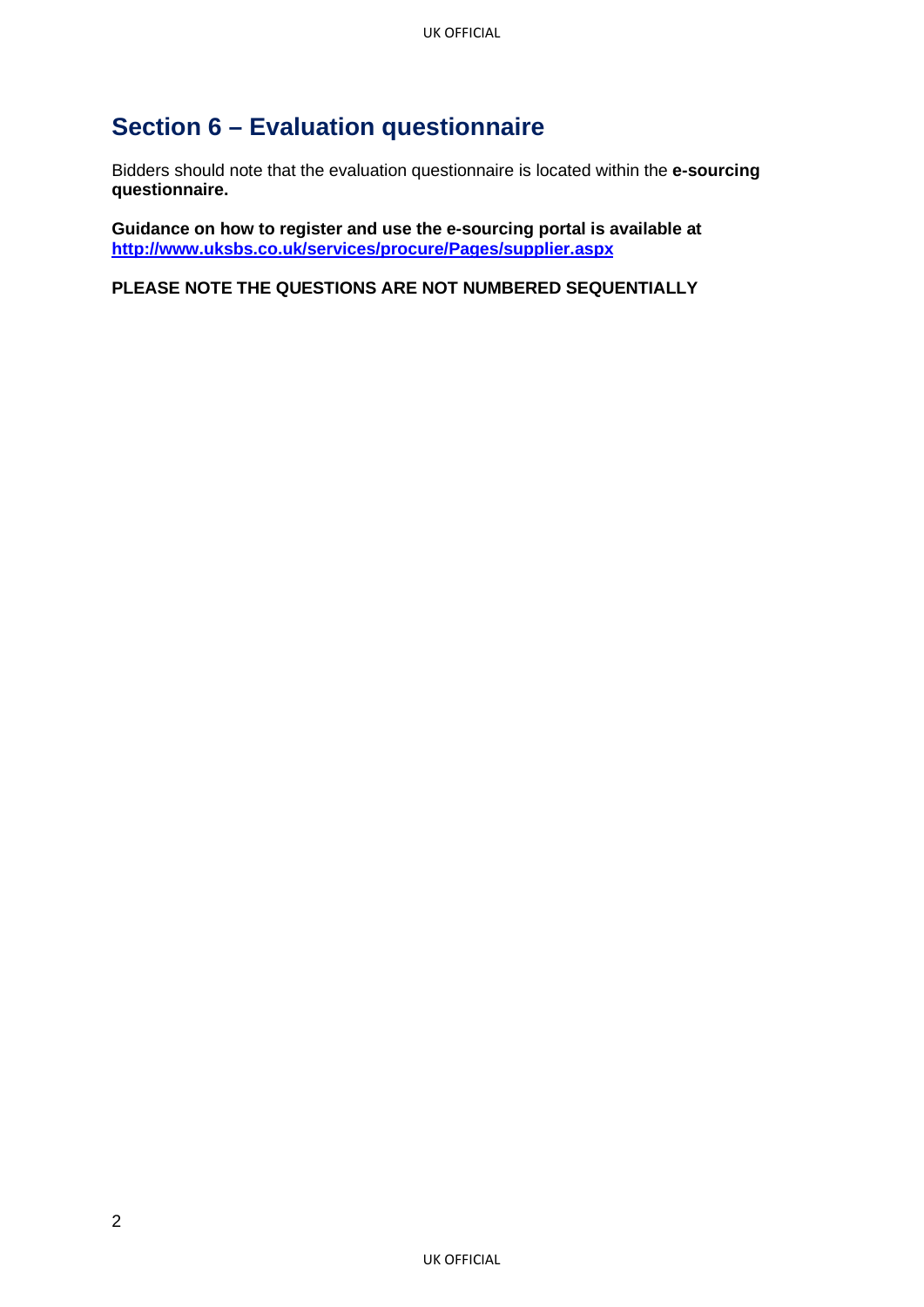#### **COMMERCIAL QUESTIONNAIRE**

| <b>SEL1.1</b>             | Please state the full legal name and address and contact details of the<br>organisation tendering (or organisation acting as lead contact where a<br>consortium bid is being submitted).                                                   |
|---------------------------|--------------------------------------------------------------------------------------------------------------------------------------------------------------------------------------------------------------------------------------------|
| <b>Bidder</b><br>Guidance | The information should be based on the details of the organisation bidding (or<br>organisation acting as lead contact where a consortium bid is being<br>submitted).<br>This is the legal entity with whom we will Contract if successful. |
| Scoring<br>Criteria       | For information only                                                                                                                                                                                                                       |
| Answer                    | <b>Text</b>                                                                                                                                                                                                                                |
| Type                      | <b>Bidders full legal name</b><br>(a)                                                                                                                                                                                                      |
|                           | <b>Address line 1</b><br>(b)                                                                                                                                                                                                               |
|                           | <b>Address line 2</b>                                                                                                                                                                                                                      |
|                           | <b>Address line 3</b>                                                                                                                                                                                                                      |
|                           | <b>Address line 4</b>                                                                                                                                                                                                                      |
|                           | Town / City                                                                                                                                                                                                                                |
|                           | Country                                                                                                                                                                                                                                    |
|                           | Post code (or equivalent)                                                                                                                                                                                                                  |
|                           | <b>Bidder contact</b><br>$\left( \mathbf{c}\right)$                                                                                                                                                                                        |
|                           | Telephone No.<br>(d)                                                                                                                                                                                                                       |
|                           | <b>Email</b><br>$\epsilon$                                                                                                                                                                                                                 |

| <b>SEL1.2</b>         | In the last three years, has any finding of unlawful discrimination been<br>made against your organisation by an Employment Tribunal, an<br>Employment Appeal Tribunal or any other court (or in comparable<br>proceedings in any jurisdiction other than the UK)? And/or;<br>In the last three years, has your organisation had a complaint upheld<br>following an investigation by the Equality and Human<br><b>Rights</b><br>Commission or its predecessors (or a comparable body in any<br>jurisdiction other than the UK), on grounds of alleged unlawful<br>discrimination? |
|-----------------------|-----------------------------------------------------------------------------------------------------------------------------------------------------------------------------------------------------------------------------------------------------------------------------------------------------------------------------------------------------------------------------------------------------------------------------------------------------------------------------------------------------------------------------------------------------------------------------------|
| <b>Bidder</b>         | The Bidder shall answer Yes or No                                                                                                                                                                                                                                                                                                                                                                                                                                                                                                                                                 |
| Guidance              | Yes - Fail - Please provide details within SEL1.2.1<br>No - Pass - No response required to SEL1.2.1                                                                                                                                                                                                                                                                                                                                                                                                                                                                               |
|                       | *If you have answered "yes" please provide, as an attachment to SEL1.2.1 a<br>summary of the nature of the investigation and an explanation of the outcome<br>of the investigation to date.                                                                                                                                                                                                                                                                                                                                                                                       |
|                       | If the investigation upheld the complaint against your organisation, please use<br>the attachment to explain what action (if any) you have taken to prevent<br>unlawful discrimination from reoccurring.                                                                                                                                                                                                                                                                                                                                                                          |
|                       | You may be excluded if you are unable to demonstrate to the Contracting<br>Authority's satisfaction that appropriate remedial action has been taken to<br>prevent similar unlawful discrimination reoccurring.                                                                                                                                                                                                                                                                                                                                                                    |
| Scoring<br>Criteria   | Mandatory Pass / Fail                                                                                                                                                                                                                                                                                                                                                                                                                                                                                                                                                             |
| Answer<br><b>Type</b> | Yes - Fail - Please provide details within SEL1.2.1<br>No - Pass - No response required to SEL1.2.1                                                                                                                                                                                                                                                                                                                                                                                                                                                                               |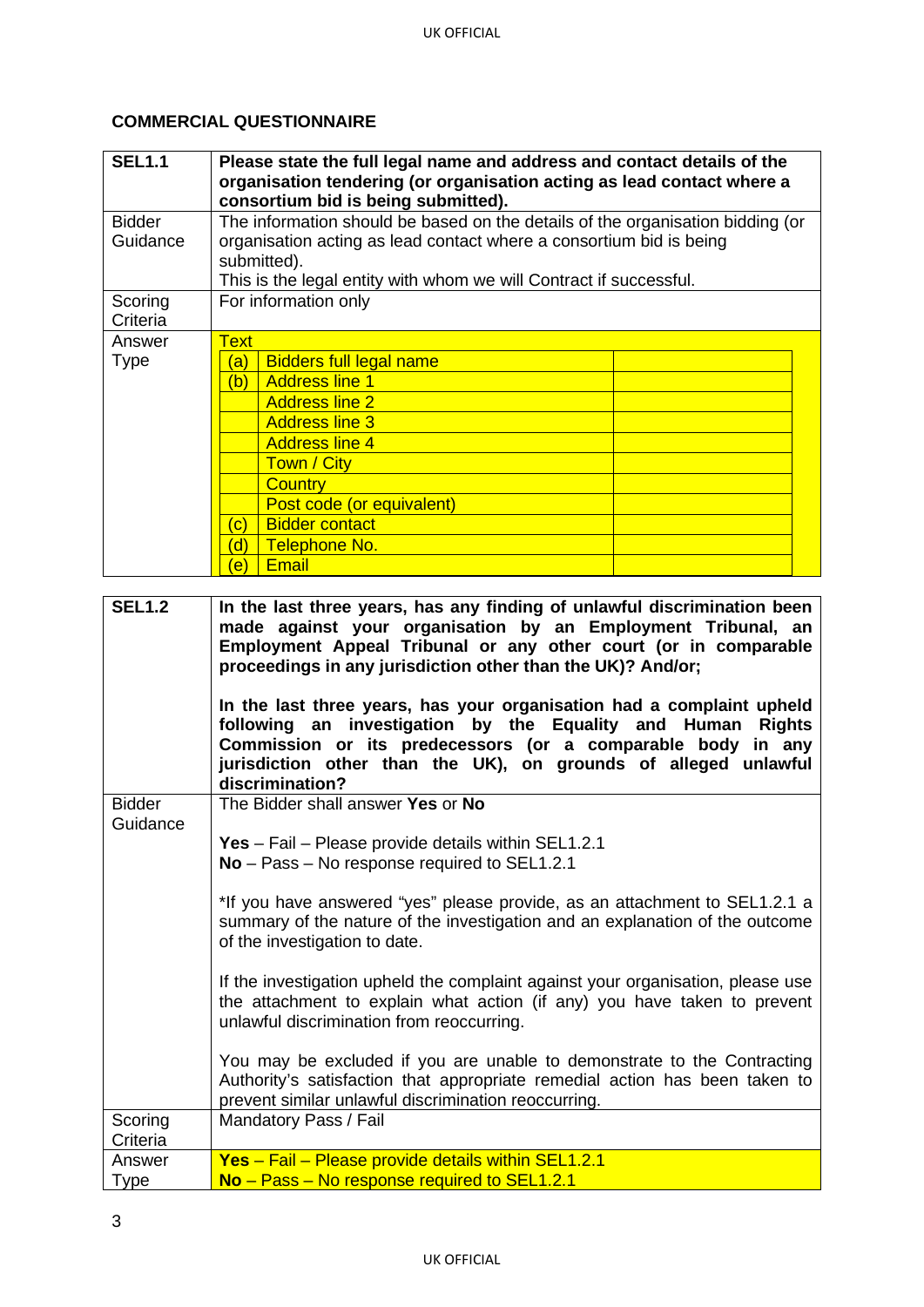| <b>SEL1.2.1</b>           | <b>Supporting Documentation for SEL1.2.1</b>                                                                                                                                                                                              |
|---------------------------|-------------------------------------------------------------------------------------------------------------------------------------------------------------------------------------------------------------------------------------------|
| <b>Bidder</b><br>Guidance | Where a bidder has responded 'Yes' to SEL1.2 please provide a supporting<br>document attached to this question, including a summary of the nature of the<br>investigation and an explanation of the outcome of the investigation to date. |
|                           | If the investigation upheld the complaint against your organisation, please<br>use the attachment to explain what action (if any) you have taken to prevent<br>unlawful discrimination from reoccurring.                                  |
|                           | You may be excluded if you are unable to demonstrate to the Contracting<br>Authority's satisfaction that appropriate remedial action(s) have been taken<br>to prevent similar unlawful discrimination reoccurring.                        |
|                           | This information should be provided as an attachment to this question. Any<br>bidder declaring unlawful discrimination within SEL1.2 but not providing<br>evidence may not be considered.                                                 |
| Scoring                   | For Information Only                                                                                                                                                                                                                      |
| Criteria                  |                                                                                                                                                                                                                                           |
| Answer                    | <b>Document Upload</b>                                                                                                                                                                                                                    |
| <b>Type</b>               |                                                                                                                                                                                                                                           |

| <b>SEL1.3</b>             | If you are Commercial organisation with a minimum financial turnover of<br>£36M, please confirm that you are compliant with Section 54 of the<br>Modern Slavery Act 2015.                                                                                                                                                                                                                                       |
|---------------------------|-----------------------------------------------------------------------------------------------------------------------------------------------------------------------------------------------------------------------------------------------------------------------------------------------------------------------------------------------------------------------------------------------------------------|
| <b>Bidder</b><br>Guidance | The Bidder shall choose from the following options;<br>A. $N/A$ – our turnover is less than £36M<br>B. Yes - We are compliant and have attached information in SEL1.3.1<br>C. No (with justification) – we are not compliant but will be prior to<br>commencement of a contract. See information attached in SEL1.3.1<br>D. No $-$ we are not and will not be compliant at the time of award of the<br>contract |
|                           | Bidders selecting option 'D' will be considered non-compliant for this<br>Procurement.                                                                                                                                                                                                                                                                                                                          |
| Scoring<br>Criteria       | Mandatory Pass/Fail                                                                                                                                                                                                                                                                                                                                                                                             |
| Answer<br><b>Type</b>     | <b>Multiple Choice Dropdown</b><br>A. $N/A -$ our turnover is less than £36M<br>B. Yes - We are compliant and have attached information in SEL1.3.1<br>C. No (with justification) – we are not compliant but will be prior to<br>commencement of a contract. See information attached in SEL1.3.1<br>D. No – we are not and will not be compliant at the time of award of the<br>contract                       |
|                           |                                                                                                                                                                                                                                                                                                                                                                                                                 |

| <b>SEL1.3.1</b>           | <b>Supporting Documentation for SEL1.3</b>                                                                                                                                                                            |
|---------------------------|-----------------------------------------------------------------------------------------------------------------------------------------------------------------------------------------------------------------------|
| <b>Bidder</b><br>guidance | Where a bidder has responded 'Yes' or 'No (with justification)' to SEL1.3,<br>please provide your supporting information as an attachment.<br>Any bidder declaring they are compliant within SEL1.3 but not providing |
|                           | evidence may not be considered.                                                                                                                                                                                       |
| Scoring                   | For information only                                                                                                                                                                                                  |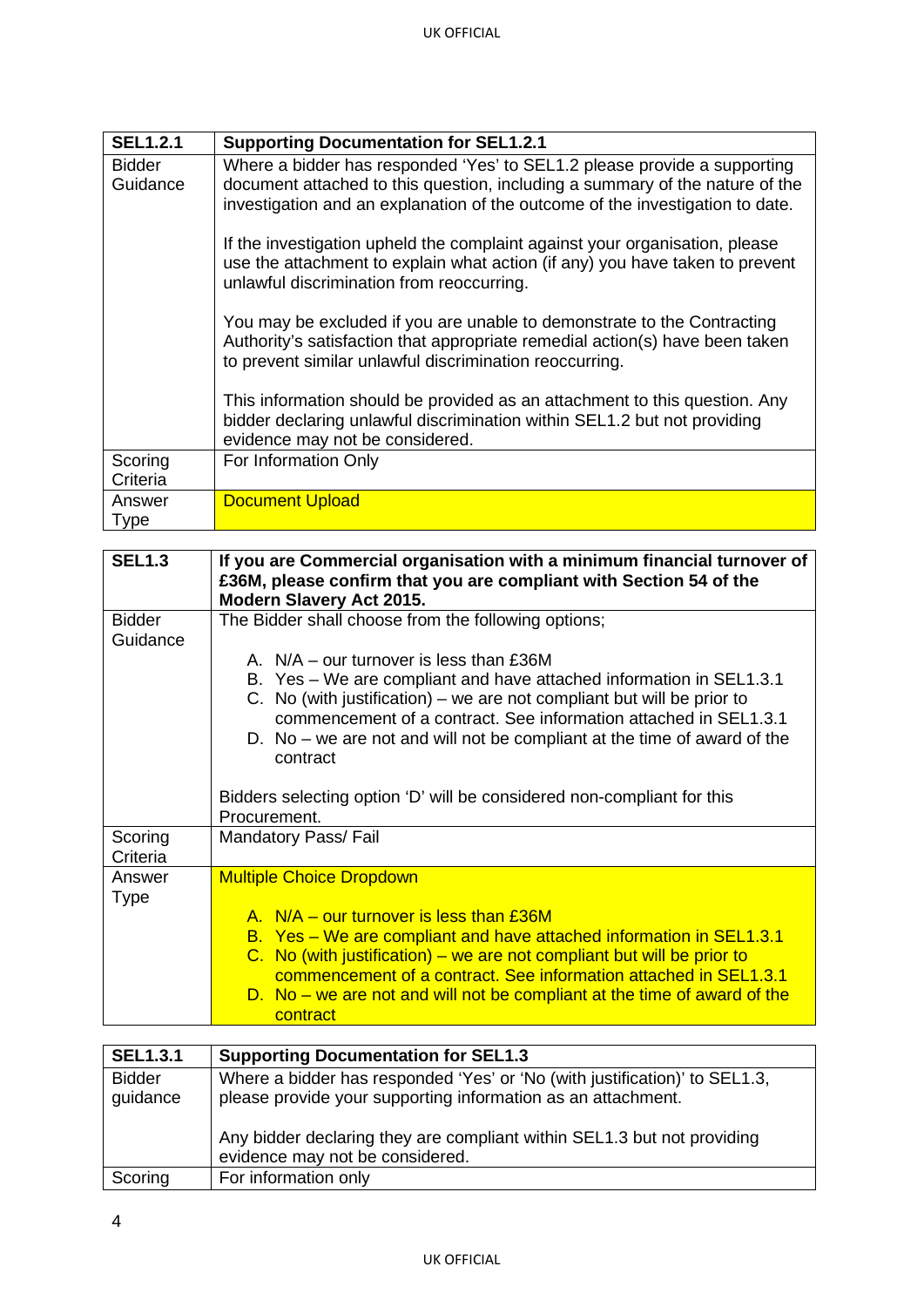| Criteria                  |                                                                                                                                    |
|---------------------------|------------------------------------------------------------------------------------------------------------------------------------|
| Answer<br><b>Type</b>     | Document upload                                                                                                                    |
|                           |                                                                                                                                    |
| <b>SEL1.4</b>             | Please state the relevant classification of your organisation (state<br>whether you fall within one of these, and if so which one) |
| <b>Bidder</b><br>Guidance | The Bidder shall choose from the following options;                                                                                |
|                           | A. Voluntary Community Social Enterprise (VCSE)<br><b>B.</b> Sheltered Workshop<br>C. Public Service Mutual<br>D. N/A              |
|                           | Where options A, B and C are not applicable to your organisation please<br>respond with option D                                   |
| Scoring<br>Criteria       | For information only                                                                                                               |
| Answer<br><b>Type</b>     | <b>Multiple Choice Dropdown</b>                                                                                                    |
|                           | A. Voluntary Community Social Enterprise (VCSE)<br><b>B.</b> Sheltered Workshop<br><b>C.</b> Public Service Mutual<br>D. N/A       |

| <b>SEL1.5</b>             | Please state the size of your organisation at the time of bid submission                                                                                                                                                |
|---------------------------|-------------------------------------------------------------------------------------------------------------------------------------------------------------------------------------------------------------------------|
| <b>Bidder</b><br>Guidance | The Bidder shall choose from the following options;<br>A. Micro – fewer than 10 persons employed<br>B. Small - 10-49 persons employed<br>C. Medium - 50-249 persons employed<br>D. Large - 250 or more persons employed |
|                           |                                                                                                                                                                                                                         |
| Scoring<br>Criteria       | For information only                                                                                                                                                                                                    |
| Answer<br><b>Type</b>     | <b>Multiple Choice Dropdown</b><br>A. Micro – fewer than 10 persons employed                                                                                                                                            |
|                           | B. Small - 10-49 persons employed<br>C. Medium - 50-249 persons employed<br>D. Large – 250 or more persons employed                                                                                                     |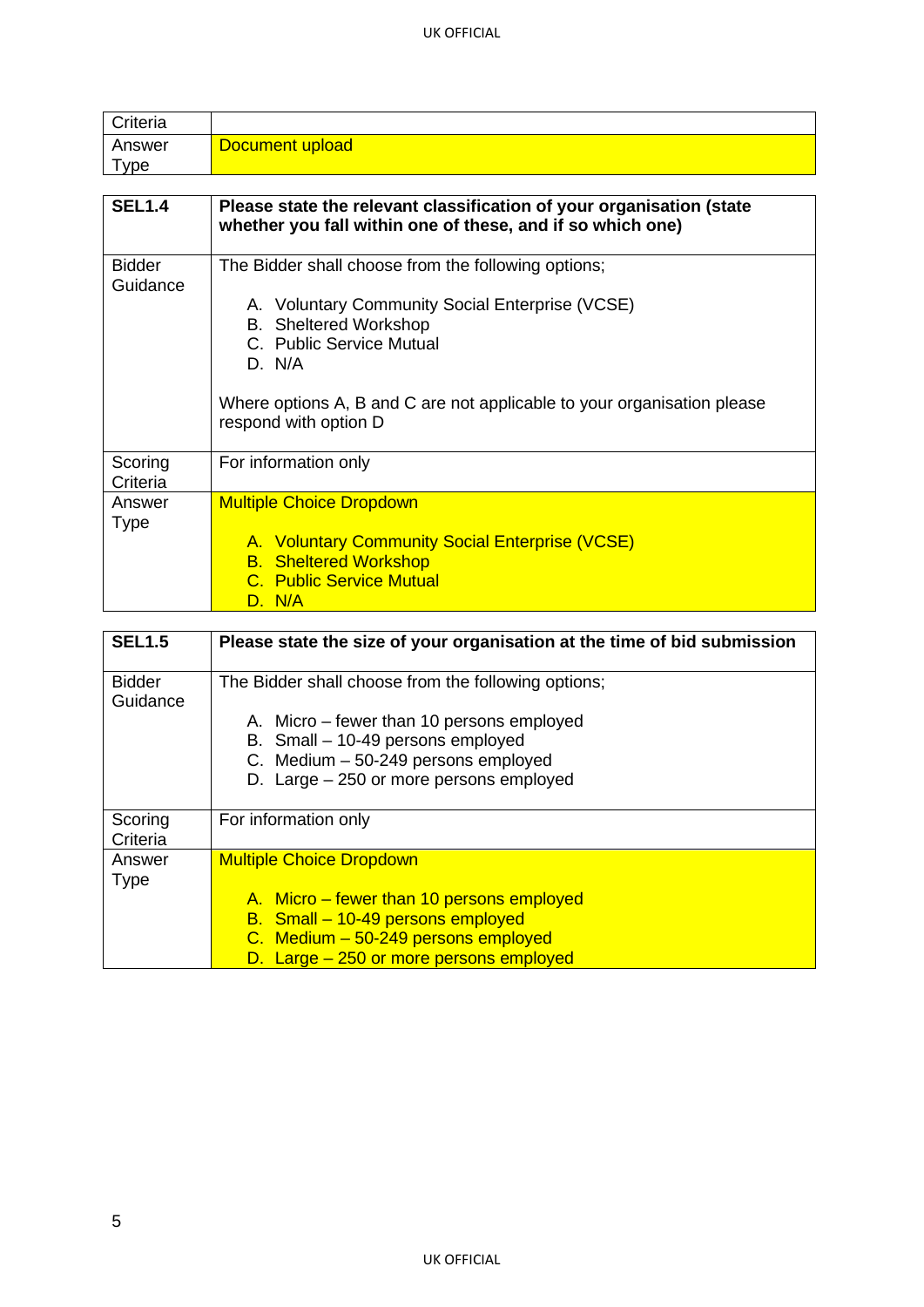| <b>FOI1.1</b>             | FREEDOM OF INFORMATION ACT 2000 (FOIA) AND / OR<br><b>ENVIRONMENTAL INFORMATION REGULATIONS 2004 (EIR)</b>                                                                                                                                                                                                 |
|---------------------------|------------------------------------------------------------------------------------------------------------------------------------------------------------------------------------------------------------------------------------------------------------------------------------------------------------|
|                           | Information provided in the course of the procurement process may be<br>disclosed under Freedom of Information Act 2000 or Environmental<br><b>Information Regulations 2004.</b>                                                                                                                           |
|                           | Please note that some of the information provided may be protected<br>under the FOIA exemptions and EIR exceptions. More information on<br>applying the exemptions or exceptions can be found under the<br>information Commissioners Office (ICO) website http://ico.org.uk                                |
|                           | Please confirm you have been informed that information provided under<br>this Bid may be disclosed under the FOIA and EIR and agree to it being<br>published.                                                                                                                                              |
| <b>Bidder</b>             | The Bidder shall answer Yes or No                                                                                                                                                                                                                                                                          |
| Guidance                  |                                                                                                                                                                                                                                                                                                            |
|                           | $Yes - Pass$<br>$No-Fail$                                                                                                                                                                                                                                                                                  |
| Scoring                   | Mandatory Pass / Fail                                                                                                                                                                                                                                                                                      |
| Criteria                  |                                                                                                                                                                                                                                                                                                            |
| Answer                    | $Yes - Pass$                                                                                                                                                                                                                                                                                               |
| <b>Type</b>               | No - Fail                                                                                                                                                                                                                                                                                                  |
| <b>FOI1.2</b>             | <b>FREEDOM OF INFORMATION ACT 2000 AND / OR ENVIRONMENTAL</b>                                                                                                                                                                                                                                              |
|                           | <b>INFORMATION REGULATIONS 2004 EXEMPTIONS</b>                                                                                                                                                                                                                                                             |
|                           | Please complete this section only if you have agreed for your<br>information to be disclosed under the FOIA or EIR in FOI1.1                                                                                                                                                                               |
|                           | If you have not agreed for your information to be disclosed under the<br>FOIA or EIR in Question FOI1.1 please complete each field 'N/A' (not<br>applicable)                                                                                                                                               |
|                           | If you have agreed for your information to be disclosed under the FOIA or EIR<br>in Question FOI1.1 please tell us what exemptions or exceptions may apply to<br>your information and why?                                                                                                                 |
| <b>Bidder</b><br>Guidance | The Bidder shall provide details of their proposed exemptions/exception in the<br>fields below.                                                                                                                                                                                                            |
|                           | The Bidder shall note that if the Contracting Authority believes that the<br>suggested exemptions or exceptions have not been applied properly, the<br>Contracting Authority will disclose the requested information unless another<br>exemption or exception can be applied by the Contracting Authority. |
|                           | Be aware that by completing FOI1.1 and answering 'yes' you have agreed for<br>the Contracting Authority to disclose the provided information under the<br>Freedom of Information Act 2000 or Environmental Information Regulation<br>2004; therefore, you will not be approached for consent.              |
|                           | Bidders are required to complete the table fields below, highlighting your<br>proposed exemptions to this question.                                                                                                                                                                                        |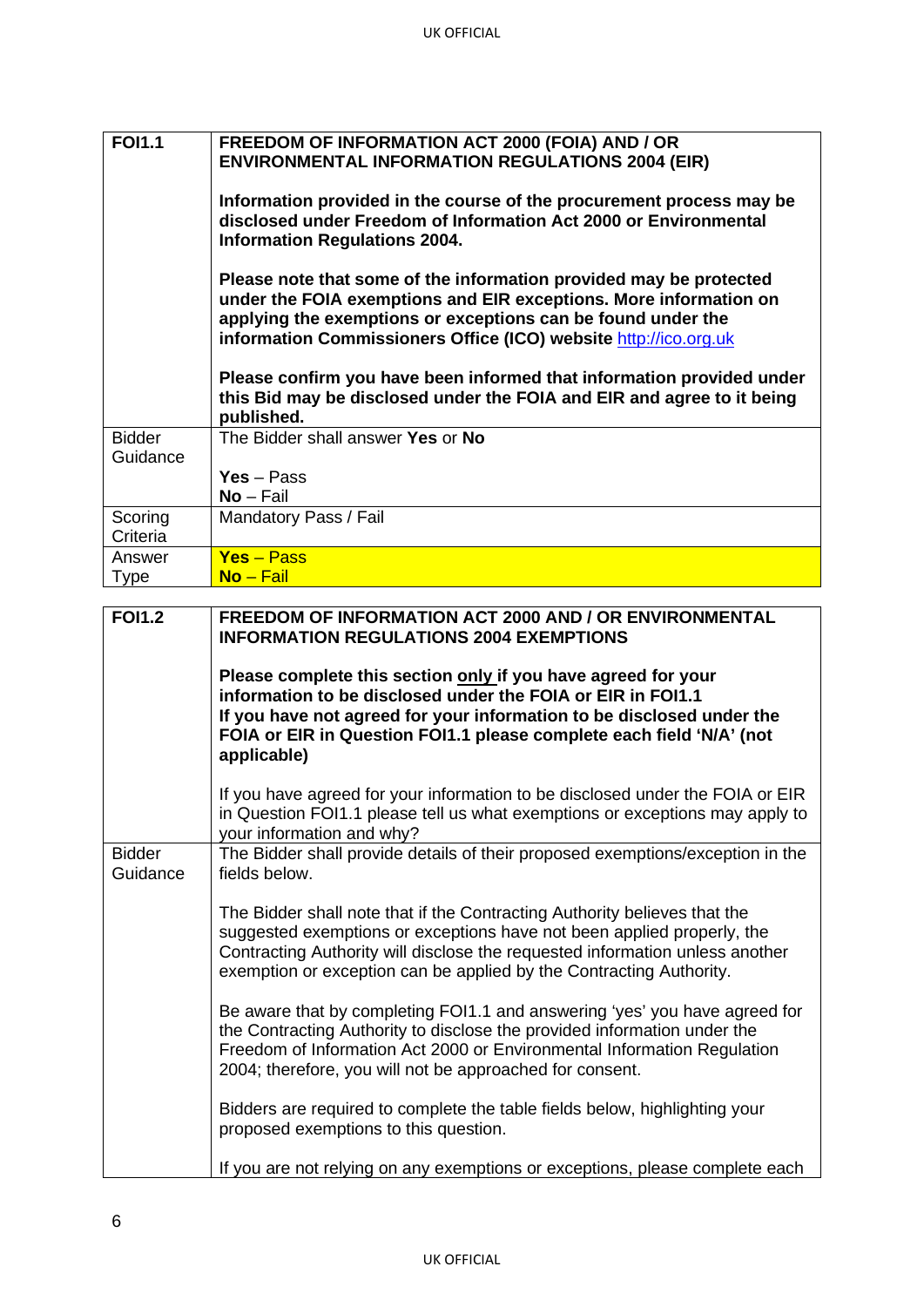|             | field 'N/A' (not applicable).                                                                 |
|-------------|-----------------------------------------------------------------------------------------------|
| Scoring     | For information only                                                                          |
| Criteria    |                                                                                               |
| Answer      | Confidential Information and justification for exemption/exception under FOI                  |
| <b>Type</b> | Act                                                                                           |
|             | <b>Large Text Field</b>                                                                       |
|             |                                                                                               |
|             | Commercially sensitive information and justification for exemption/exception<br>under FOI Act |
|             | <b>Large Text Field</b>                                                                       |

| AW1.1 | <b>FORM OF BID</b>                                                                                                                                                                                                                                                                                                                                                                                                                                                                                           |
|-------|--------------------------------------------------------------------------------------------------------------------------------------------------------------------------------------------------------------------------------------------------------------------------------------------------------------------------------------------------------------------------------------------------------------------------------------------------------------------------------------------------------------|
|       | I declare that to the best of my knowledge the answers submitted in this<br>ITQ are correct. I understand that the information will be used in the<br>process to assess my organisation's suitability to be invited to bid for<br>the Contracting Authority's requirement and I am signing on behalf of<br>my organisation. I understand that the Contracting Authority may reject<br>this ITQ if there is a failure to answer all relevant questions fully or if I<br>provide false/misleading information. |
|       | I understand that the Government's transparency agenda requires that<br>sourcing documents, including ITQ templates such as this, are<br>published on a designated, publicly searchable web site, and, that the<br>same applies to other sourcing documents issued by the Contracting<br>Authority, including the ITQ, and any contract entered into by the<br>Contracting Authority or its customers with its preferred supplier once<br>the procurement is complete.                                       |
|       | By submitting a response to this ITQ I agree that our participation may<br>be made public.                                                                                                                                                                                                                                                                                                                                                                                                                   |
|       | I understand that the answers given in this response will not be<br>published on the web site (but may fall to be disclosed under Freedom<br>of Information Act 2000 or Environmental Information Regulations 2004).                                                                                                                                                                                                                                                                                         |
|       | By submitting a response to this ITQ I agree and accept the justification<br>for the Contracting Authority's evaluation criteria.                                                                                                                                                                                                                                                                                                                                                                            |
|       | By submitting a response to this ITQ I agreed and accept that the<br>Contracting Authority reserves the right to change without notice the<br>procedure for awarding the Contract, to reject any or all bids for the<br>Contract, to stop the process and not award the Contract (in whole or in<br>part) at any time without any liability on its part.                                                                                                                                                     |
|       | By submitting a response to this ITQ I agree and accept that nothing in<br>this process is intended to form any express or implied contractual<br>relationship between the Parties unless and until a Contract is awarded.<br>The Contracting Authority is not liable for any costs resulting from<br>cancellation of this process nor any costs incurred by Bidders taking<br>part in this procurement process.                                                                                             |
|       | I understand that where sourcing documents issued by the Contracting                                                                                                                                                                                                                                                                                                                                                                                                                                         |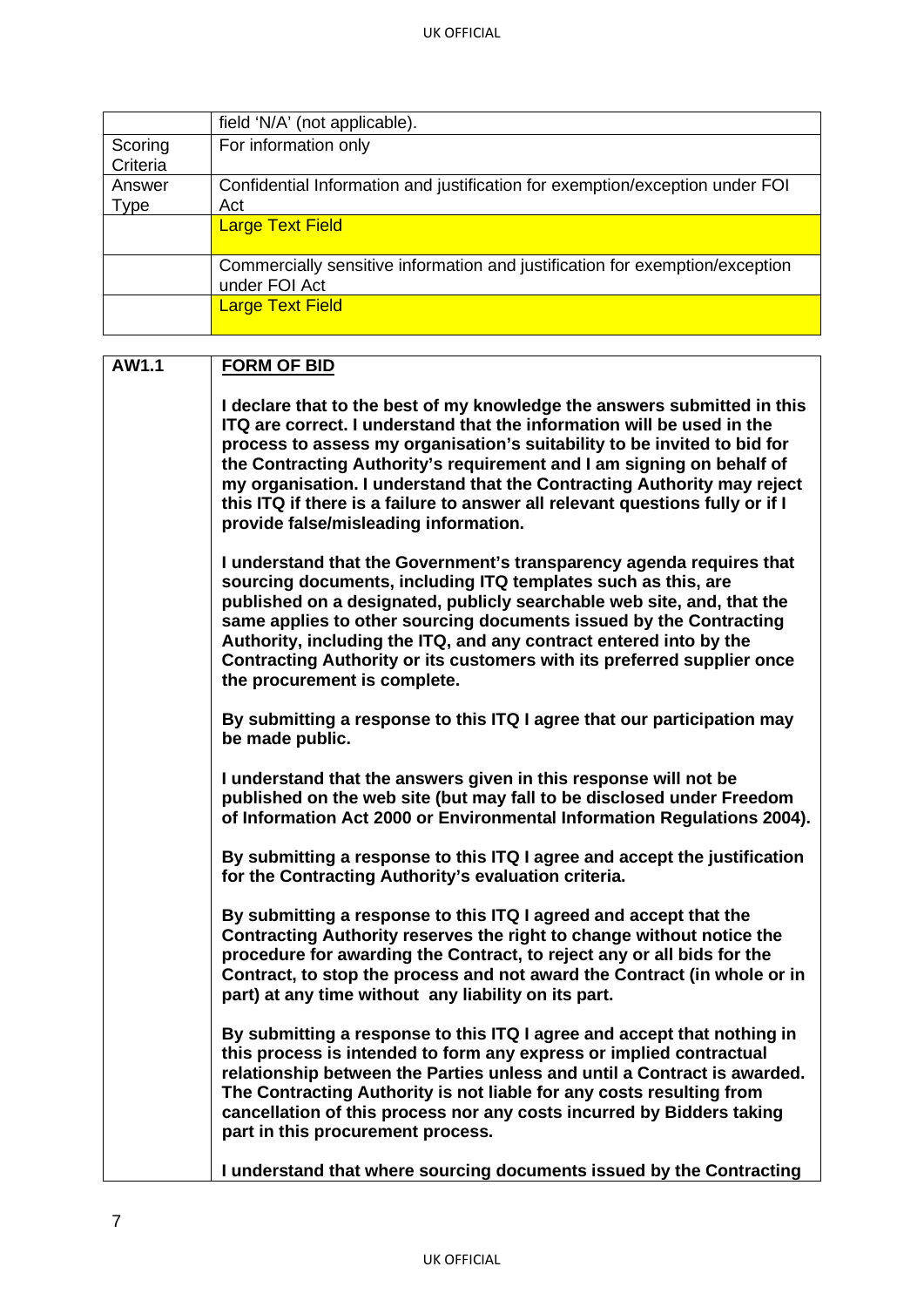|               | Authority or contracts with its suppliers fall to be disclosed the<br>Contracting Authority will redact them as it thinks necessary, having<br>regard (inter alia) to the exemptions/exceptions in the FOIA or EIR. |
|---------------|---------------------------------------------------------------------------------------------------------------------------------------------------------------------------------------------------------------------|
| <b>Bidder</b> | The Bidder shall answer Yes or No                                                                                                                                                                                   |
| Guidance      |                                                                                                                                                                                                                     |
|               | Yes – Pass                                                                                                                                                                                                          |
|               | No - Fail                                                                                                                                                                                                           |
| Scoring       | Mandatory Pass / Fail                                                                                                                                                                                               |
| Criteria      |                                                                                                                                                                                                                     |
| Answer        | <b>Yes</b> – Pass                                                                                                                                                                                                   |
| <b>Type</b>   | $No-Fail$                                                                                                                                                                                                           |

| AW1.3 | <b>CERTIFICATE OF BONA FIDE BID</b>                                                                                                                                                                                                                                                                                                                                                                                                                                                                                                           |
|-------|-----------------------------------------------------------------------------------------------------------------------------------------------------------------------------------------------------------------------------------------------------------------------------------------------------------------------------------------------------------------------------------------------------------------------------------------------------------------------------------------------------------------------------------------------|
|       | The essence of procurement is that the customer shall receive bona fide<br>competitive Bids, from all those Bidding. In recognition of this principle,<br>we certify that this is a bona fide Bid, intended to be competitive and that<br>we have not fixed or adjusted the amount of Bid by or under or in<br>accordance with any agreement with any other person.                                                                                                                                                                           |
|       | We also certify that we have not done, and we undertake that we will not<br>do at any time before the hour and date specified for the return of this<br>Bid any of the following:                                                                                                                                                                                                                                                                                                                                                             |
|       | (a)<br>Communicate to a person other than the person calling for<br>these Bids the amount or approximate amount of the<br>proposed Bid, except where the disclosure, in confidence,<br>of the approximate amount of the Bid was necessary to<br>obtain insurance premium quotations for the preparation<br>of the Bid;                                                                                                                                                                                                                        |
|       | (b)<br>Enter into any agreement or arrangement with any other<br>person that he shall refrain from bidding or as to the<br>amount of any Bid to be submitted;                                                                                                                                                                                                                                                                                                                                                                                 |
|       | Offer to pay or agree to pay or give any sum of money or<br>(c)<br>valuable consideration directly or indirectly to any person<br>for doing or having done or causing or have caused to be<br>done in relation to any other Bid or proposed Bid for the<br>said supply / service any act or thing of the sort described<br>above.                                                                                                                                                                                                             |
|       | In this certificate, the word "person" includes any persons and anybody<br>or association, corporate or unincorporated, and any "agreement or<br>arrangement" includes any such transaction, formal or informal, and<br>whether legally binding or not.                                                                                                                                                                                                                                                                                       |
|       | We acknowledge that the Contracting Authority will be entitled to cancel<br>the contract and to recover from us the amount of any loss resulting<br>from such cancellation if we or our representatives (whether with our<br>without our knowledge) shall have practiced collusion in Bidding for this<br>contract or any other contract with the Contracting Authority or shall<br>employ any corrupt or illegal practices either in the obtaining or<br>execution of this contract or any other contract with the Contracting<br>Authority. |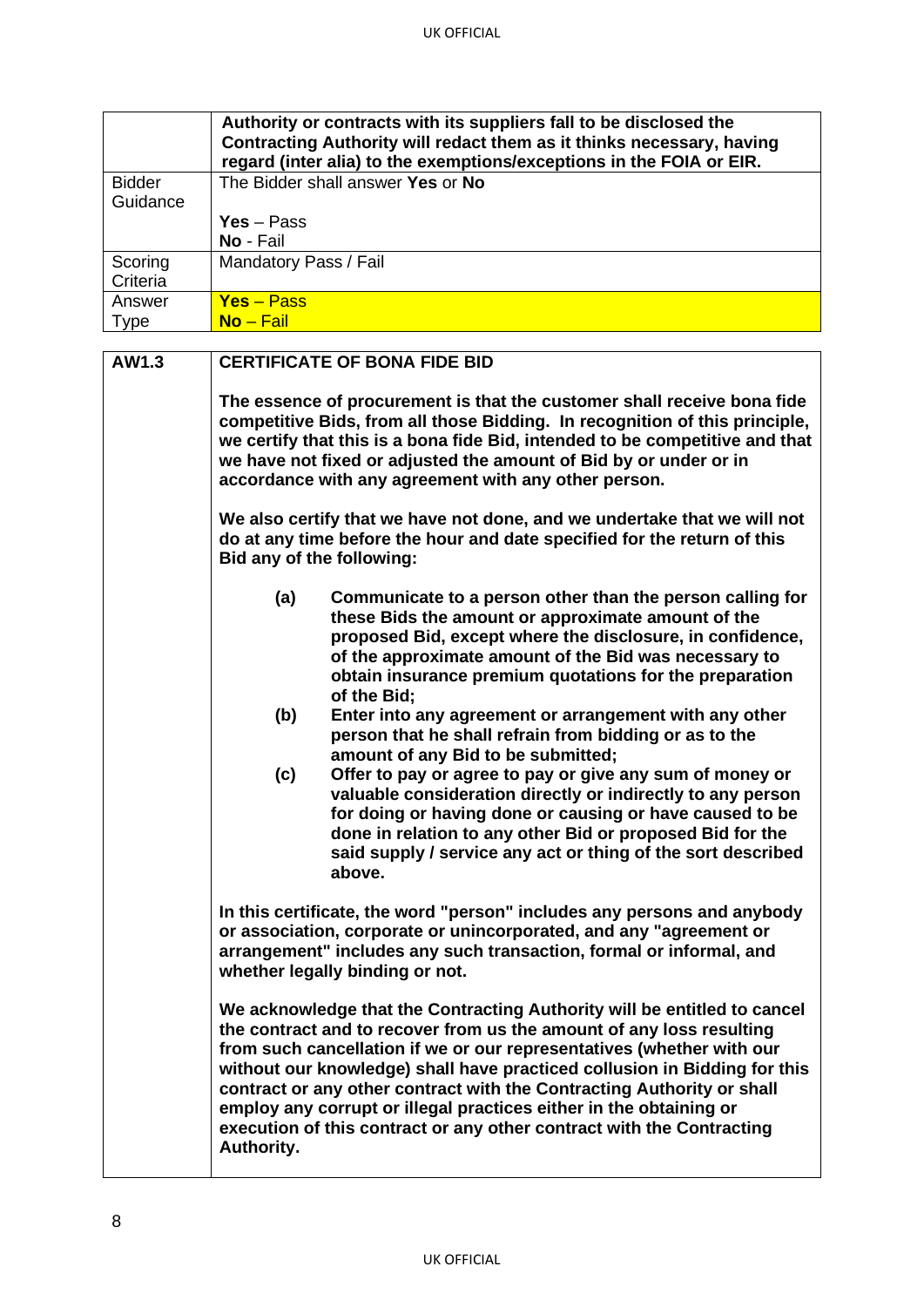|               | We agree that the Contracting Authority may disclose the Bidders<br>information / documentation (submitted to the Contracting Authority<br>during this Procurement) more widely within Government for the<br>purpose of ensuring effective cross-Government procurement<br>processes, including value for money and related purposes. |
|---------------|---------------------------------------------------------------------------------------------------------------------------------------------------------------------------------------------------------------------------------------------------------------------------------------------------------------------------------------|
| <b>Bidder</b> | The Bidder shall answer Yes or No                                                                                                                                                                                                                                                                                                     |
| Guidance      |                                                                                                                                                                                                                                                                                                                                       |
|               | $Yes - Pass$                                                                                                                                                                                                                                                                                                                          |
|               | $No-Fail$                                                                                                                                                                                                                                                                                                                             |
| Scoring       | Mandatory Pass / Fail                                                                                                                                                                                                                                                                                                                 |
| Criteria      |                                                                                                                                                                                                                                                                                                                                       |
| Answer        | Yes - Pass                                                                                                                                                                                                                                                                                                                            |
| <b>Type</b>   | $No-Fail$                                                                                                                                                                                                                                                                                                                             |

| AW3.1                     | In the event of a Bidder successfully providing the most advantageous<br>offer to the Contracting Authority against a procurement requirement,<br>the Bidder is expected to provide an answer to the validation check that<br>can be seen within Stage One: Overview Section prior to the award of<br>any Contract.<br>If the Bidder fails to meet the Contracting Authority's expectations, we<br>reserve the right to not award the Contract to the relevant Bidder and<br>either award to the Bidder with the second most advantageous response<br>or run a new procurement. |
|---------------------------|---------------------------------------------------------------------------------------------------------------------------------------------------------------------------------------------------------------------------------------------------------------------------------------------------------------------------------------------------------------------------------------------------------------------------------------------------------------------------------------------------------------------------------------------------------------------------------|
| <b>Bidder</b><br>Guidance | The Bidder is not required to complete the validation check at this stage but<br>will be required to respond to the questions in the event of providing the most<br>advantageous offer to the Contracting Authority's against a procurement<br>requirement.<br>$Yes - Pass$<br>$No-Fail$                                                                                                                                                                                                                                                                                        |
| Scoring<br>Criteria       | Mandatory Pass / Fail                                                                                                                                                                                                                                                                                                                                                                                                                                                                                                                                                           |
| Answer                    | $Yes - Pass$                                                                                                                                                                                                                                                                                                                                                                                                                                                                                                                                                                    |
| <b>Type</b>               | $No-Fail$                                                                                                                                                                                                                                                                                                                                                                                                                                                                                                                                                                       |

| AW4.1                     | Please confirm your acceptance of the Contract Terms that can be<br>found within the Stage One: Overview section.                                                                                                         |
|---------------------------|---------------------------------------------------------------------------------------------------------------------------------------------------------------------------------------------------------------------------|
| <b>Bidder</b><br>Guidance | The Bidder shall answer Yes, No with justification or No                                                                                                                                                                  |
|                           | <b>Yes,</b> we accept the terms and condition in their entirety $-$ Pass                                                                                                                                                  |
|                           | No with justification – Pass. Complete the document upload attached to<br>AW4.2 with details of what amounts to a valid justification.                                                                                    |
|                           | $No-Fail$                                                                                                                                                                                                                 |
|                           | For absolute clarity should a bidder select 'Yes' or 'No' you are not required to<br>respond to AW4.2, however if you select 'No with Justification' you will be<br>required to complete AW4.2 in order to be considered. |
| Scoring<br>Criteria       | Mandatory Pass / Fail                                                                                                                                                                                                     |
| Answer                    | <b>Multiple Choice Dropdown</b>                                                                                                                                                                                           |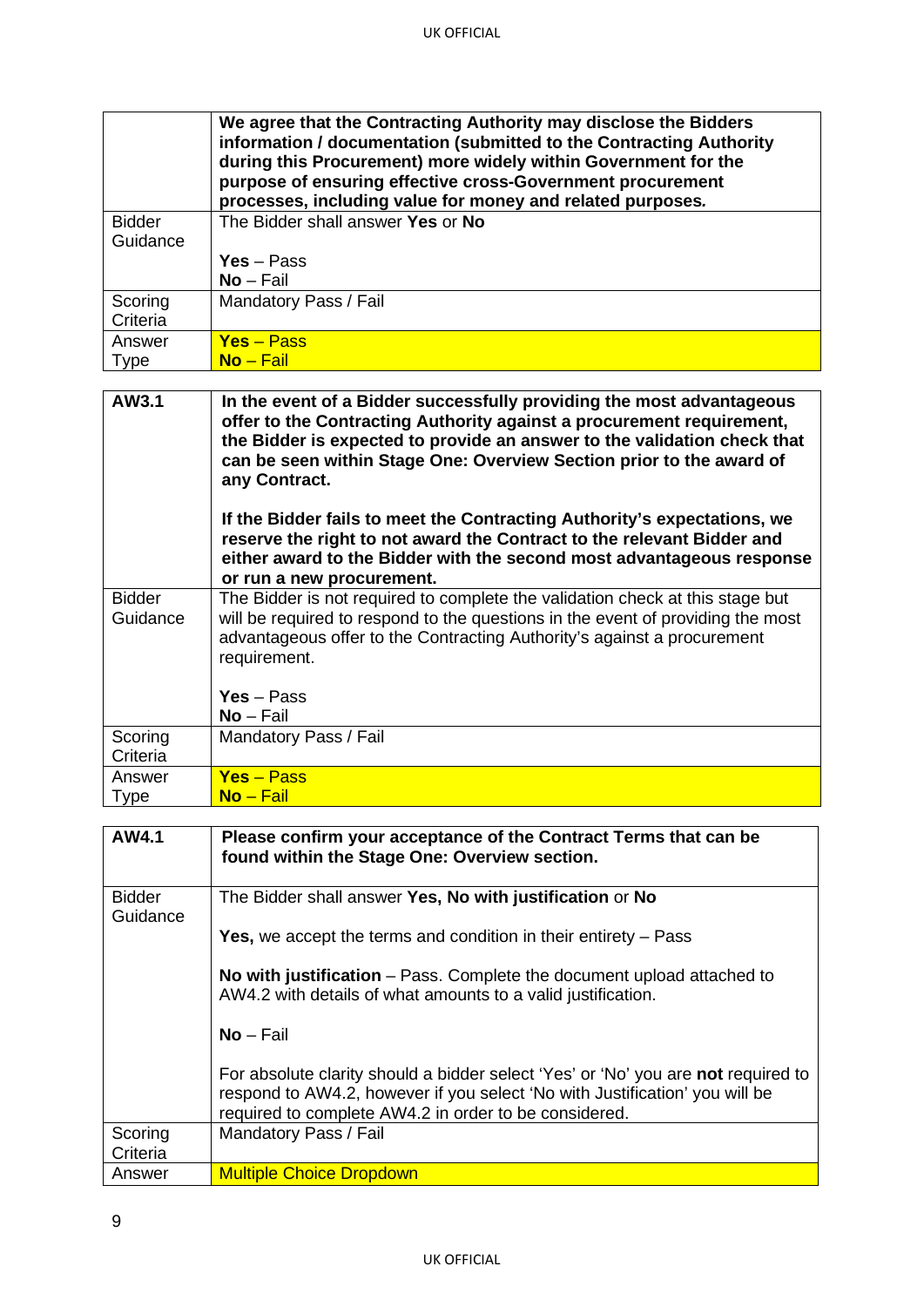| Type                      | <b>Yes, we accept the terms and condition in their entirety – Pass</b><br>No with justification - Pass. Complete the document upload attached to<br>AW4.2 with details of what amounts to a valid justification.<br>No – Fail                                                                                                                                                                                                                                                                                                                                                                                                                                                                                                                                                                                                    |
|---------------------------|----------------------------------------------------------------------------------------------------------------------------------------------------------------------------------------------------------------------------------------------------------------------------------------------------------------------------------------------------------------------------------------------------------------------------------------------------------------------------------------------------------------------------------------------------------------------------------------------------------------------------------------------------------------------------------------------------------------------------------------------------------------------------------------------------------------------------------|
| AW4.2                     | Where a Bidder has answered question AW4.1 with 'No with justification'<br>they must detail the justification and the proposed change to the clause.                                                                                                                                                                                                                                                                                                                                                                                                                                                                                                                                                                                                                                                                             |
|                           | Where a bidder has responded 'Yes' or 'No' to AW4.1 you are not<br>required to respond to this question.                                                                                                                                                                                                                                                                                                                                                                                                                                                                                                                                                                                                                                                                                                                         |
| <b>Bidder</b><br>Guidance | A justification for not accepting a specific clause or series of clauses from the<br>attached Contract Terms is that the Bidder would be in breach of legal<br>requirements or statutory regulations by complying with that clause or series<br>of clauses (i.e. for the avoidance of doubt, being unable to comply with a<br>clause or series of clauses because of an internal policy reason will not be<br>considered to be a justification for a legal requirement or statutory regulation).                                                                                                                                                                                                                                                                                                                                 |
|                           | Where the Bidder has answered question AW4.1 as "no with justification", the<br>Bidder shall provide a Contract mark-up utilising track changes detailing the<br>relevant clause, the proposed changes to the clause and the justification for<br>the changes. In this case, the Bidder shall score a pass if (but only if) the<br>Contracting Authority considers both the following requirements are satisfied:<br>the reasons stated as justifying the Bidder's statement that it cannot<br>accept the Contract Terms due to legal requirements or statutory<br>regulations are valid; and<br>the changes submitted do not create significant risk for the Contracting<br>Authority and are reasonably necessary and proportionate to ensure<br>the Bidder complies with the legal requirements and statutory<br>regulations. |
|                           | In the event of a Bidder answering Yes or No to Question AW4.1 and then<br>providing a proposed mark-up, rejection of a clause or a justification for a<br>change then the response will be a Fail.<br>Any bidder selecting 'No with Justification' to AW4.1 and failing to upload an<br>attachment to this question detailing the information above may not be<br>considered further.                                                                                                                                                                                                                                                                                                                                                                                                                                           |
|                           | Bidders are to note that any requested modifications to the Contracting<br>Authority Terms and Conditions on the grounds of statutory and legal matters<br>only, should be raised as a formal clarification during the permitted clarification<br>period.                                                                                                                                                                                                                                                                                                                                                                                                                                                                                                                                                                        |
| Scoring<br>Criteria       | Mandatory Pass / Fail                                                                                                                                                                                                                                                                                                                                                                                                                                                                                                                                                                                                                                                                                                                                                                                                            |
| Answer<br>Type            | <b>Document Upload</b>                                                                                                                                                                                                                                                                                                                                                                                                                                                                                                                                                                                                                                                                                                                                                                                                           |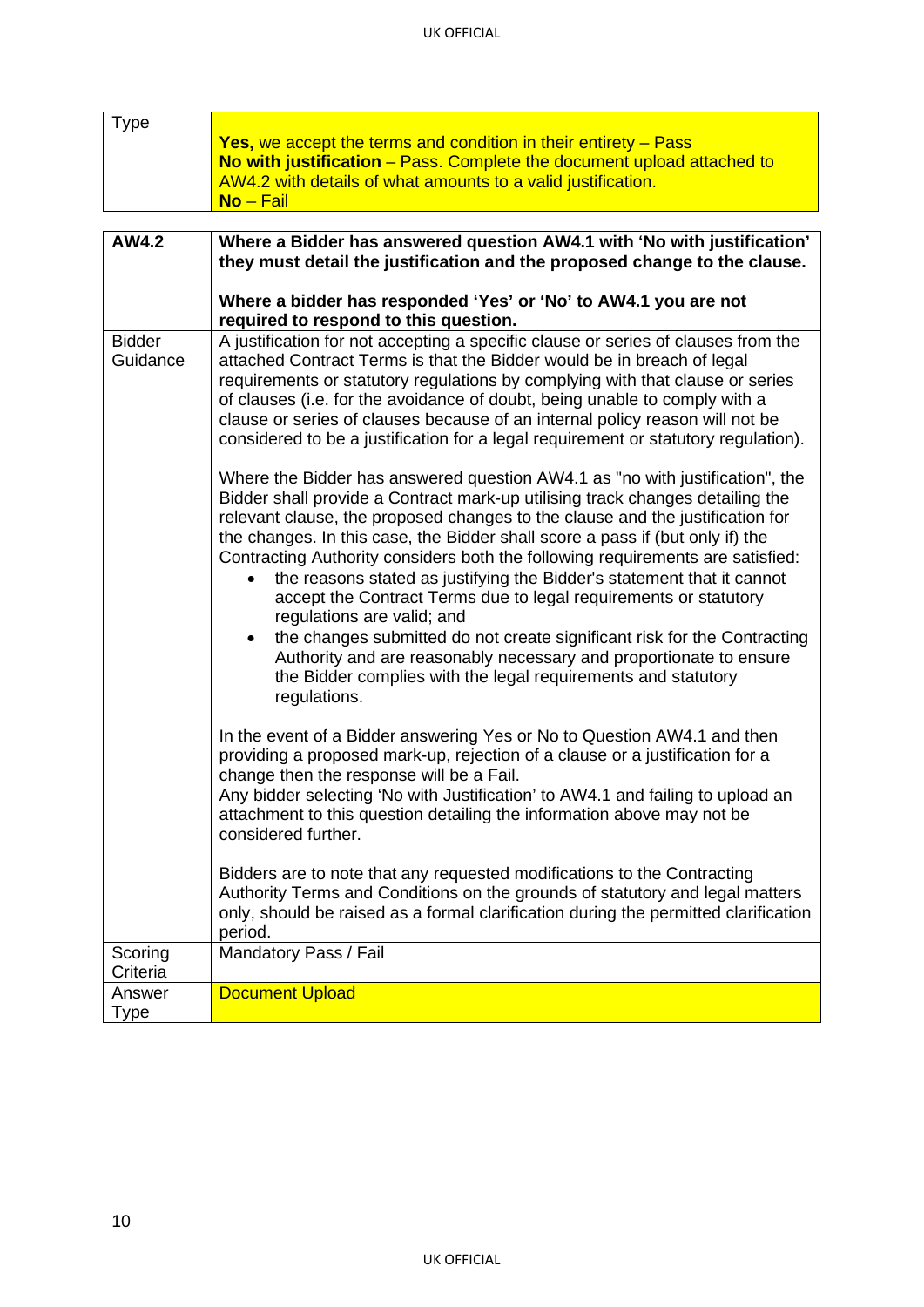#### **PRICE QUESTIONNAIRE**

| AW5.1         | <b>Maximum Budget</b>                                                                                                                                                                            |
|---------------|--------------------------------------------------------------------------------------------------------------------------------------------------------------------------------------------------|
|               | As stated within the tender documents, the maximum budget for this<br>requirement will be £110,400.00 Excluding VAT. This should include all costs<br>relating to the delivery of the equipment. |
|               | Please confirm that your final price submitted within AW5.2 will fall within this<br>budget.                                                                                                     |
| <b>Bidder</b> | The Bidder shall answer Yes or No                                                                                                                                                                |
| Guidance      | Yes – Pass                                                                                                                                                                                       |
|               | $No-Fail$                                                                                                                                                                                        |
| Scoring       | Mandatory Pass / Fail                                                                                                                                                                            |
| Criteria      |                                                                                                                                                                                                  |
| Answer        | Yes - Pass                                                                                                                                                                                       |
| <b>Type</b>   | No - Fail                                                                                                                                                                                        |
|               |                                                                                                                                                                                                  |

| <b>AW5.2</b>              | Bidders are required to complete the Excel Pricing Schedule attached in<br>the Document Upload attachments.                                                                                              |
|---------------------------|----------------------------------------------------------------------------------------------------------------------------------------------------------------------------------------------------------|
|                           | All prices shall be in £ GBP and exclusive of VAT.                                                                                                                                                       |
|                           | All costs appearing elsewhere in the Bid but not mentioned in this<br>Pricing Schedule shall be presumed waived.                                                                                         |
| <b>Bidder</b><br>Guidance | Bidders shall confirm they have completed the Pricing Schedule.                                                                                                                                          |
|                           | The scoring methodology for this question shall be:                                                                                                                                                      |
|                           | The lowest price for a response which meets the pass criteria shall score 100.                                                                                                                           |
|                           | All other bids shall be scored on a pro rata basis in relation to the lowest price.<br>The score is then subject to a multiplier to reflect the percentage value of the<br>price criterion.              |
|                           | Where the scoring criterion is worth 50% then the 0-100 score achieved will<br>be multiplied by 50                                                                                                       |
|                           | In the example if a supplier scores 80 from the available 100 points this will<br>equate to 40% by using the following calculation: Score/Total Points multiplied<br>by 50 $(80/100 \times 50 = 40)$     |
|                           | The lowest score possible is 0 even if the price submitted is more than 100%<br>greater than the lowest price.                                                                                           |
|                           | The lowest price for a response which meets the pass criteria shall score 100.<br>All other bids shall be scored on a pro rata basis in relation to the lowest price.<br>The lowest score possible is 0. |
|                           | For example, assuming the lowest bid is £100,000.                                                                                                                                                        |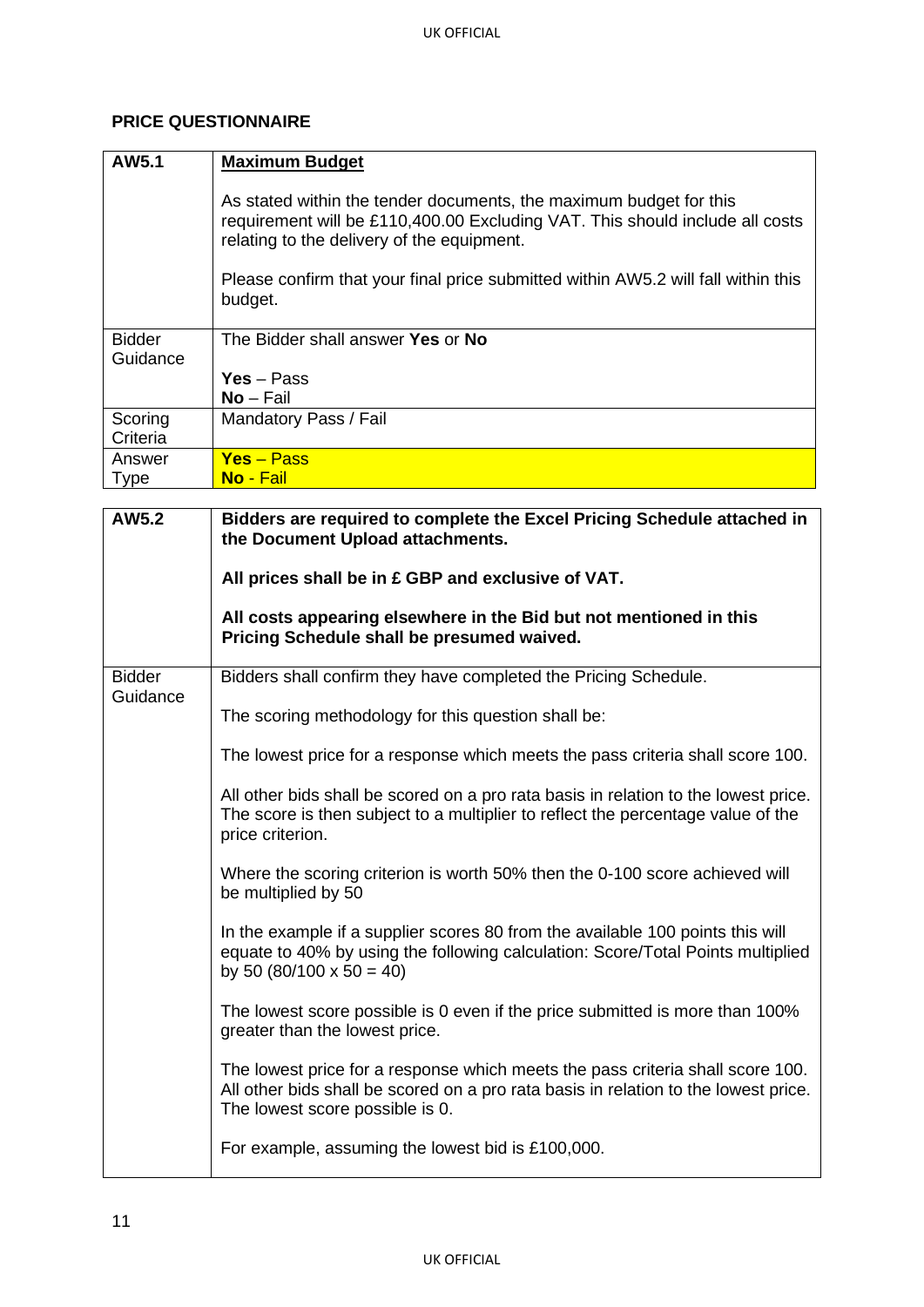|          | <b>Bid Price £100,000</b>                                            |
|----------|----------------------------------------------------------------------|
|          | Differential to the lowest price which meets mandatory pass criteria |
|          | ('Differential') 0 Score 100                                         |
|          |                                                                      |
|          | Bid price - £120,000 Differential - 20% Score - 80                   |
|          | Bid price - £140,000 Differential - 40% Score - 60                   |
|          | Bid Price - £150,000 Differential - 50% Score - 50                   |
|          | Bid Price - £175,000 Differential - 75% Score - 25                   |
|          | Bid Price - £200,000 Differential - 100% Score - 0                   |
|          | Bid Price - £300,000 Differential - 200% Score - 0                   |
| Scoring  | Maximum Marks 10%                                                    |
| Criteria |                                                                      |
| Answer   | <b>Price Document Upload</b>                                         |
| Type     |                                                                      |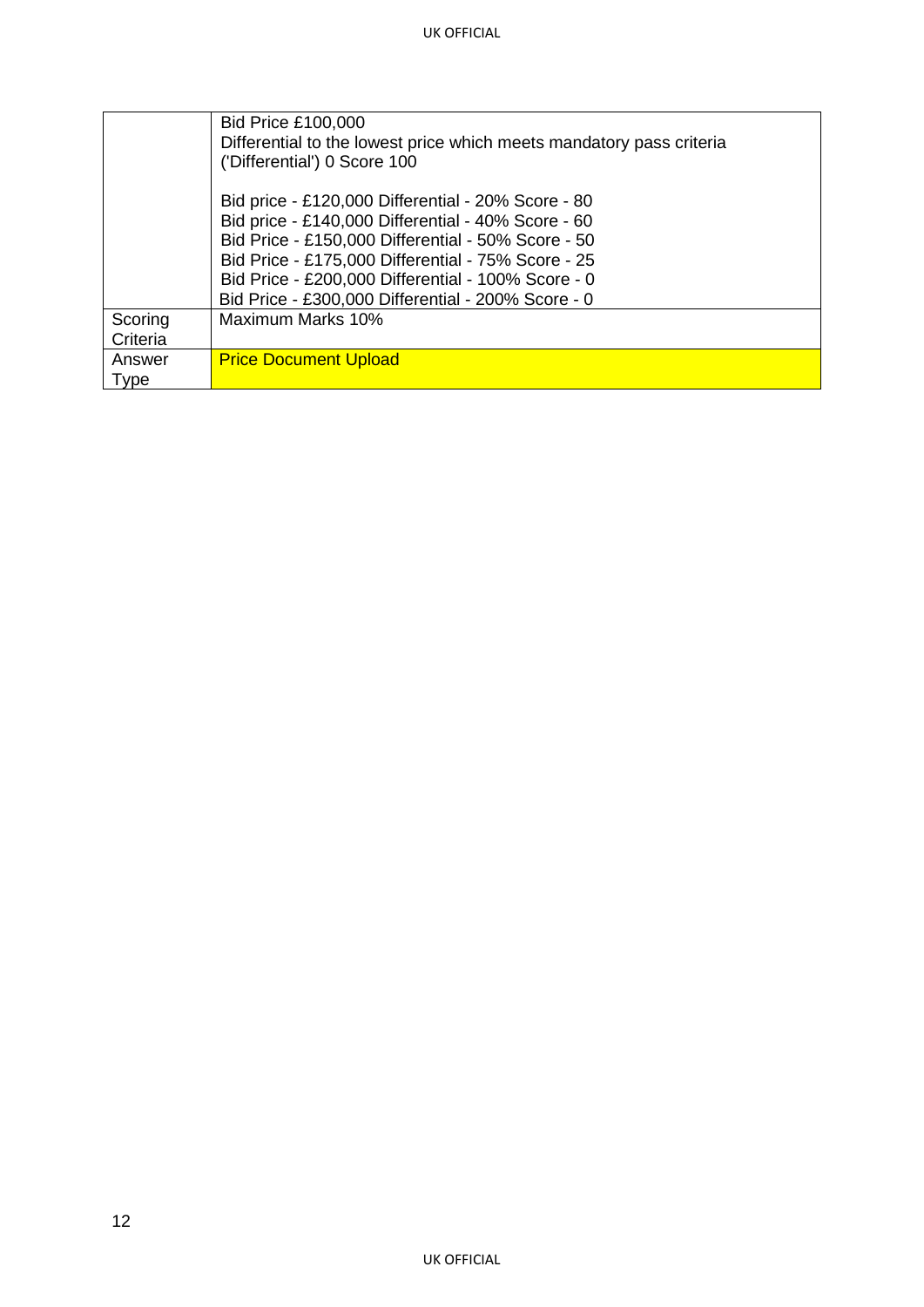#### **QUALITY QUESTIONNAIRE**

| AW6.1                     | Please confirm your compliance to the requirements of Section 4<br><b>Specification</b> |
|---------------------------|-----------------------------------------------------------------------------------------|
| <b>Bidder</b><br>Guidance | The Bidder shall answer Yes or No                                                       |
|                           | Yes - Pass                                                                              |
|                           | $No-Fail$                                                                               |
| Scoring                   | Mandatory Pass / Fail                                                                   |
| Criteria                  |                                                                                         |
| Answer                    | Yes – Pass                                                                              |
| Type                      | $No-Fail$                                                                               |

| AW6.2         | <b>Variable Bids</b>                                                                                                                                                        |
|---------------|-----------------------------------------------------------------------------------------------------------------------------------------------------------------------------|
|               | The Contracting Authority shall not accept variable bids as part of this<br>Procurement. The criteria in regard to variable bids for this Procurement<br>is outlined below. |
| <b>Bidder</b> | The Bidder shall answer Yes or No                                                                                                                                           |
| Guidance      |                                                                                                                                                                             |
|               | Yes - We have provided a variable bid only $-$ Fail                                                                                                                         |
|               | No - We have chosen to only offer a main bid and have not chosen to provide<br>an alternative bid submission - Pass                                                         |
| Scoring       | Mandatory Pass / Fail                                                                                                                                                       |
| Criteria      |                                                                                                                                                                             |
| Answer        | Yes - We have provided a variable bid only – Fail                                                                                                                           |
| <b>Type</b>   | No - We have chosen to only offer a main bid and have not chosen to provide                                                                                                 |
|               | an alternative bid submission - Pass                                                                                                                                        |

| AW6.3                     | <b>Proposed Approach-</b><br>Please clearly explain and give reasoning for your proposed approach to<br>delivering the outputs highlighted in the specification and provide<br>supporting evidence that the proposed solution meets the specified<br>criteria.                                                                                                                                                              |
|---------------------------|-----------------------------------------------------------------------------------------------------------------------------------------------------------------------------------------------------------------------------------------------------------------------------------------------------------------------------------------------------------------------------------------------------------------------------|
| <b>Bidder</b><br>guidance | Bidders are asked to clearly explain and give reasoning for their proposed<br>approach to delivering the outputs highlighted in the specification.                                                                                                                                                                                                                                                                          |
|                           | Where the bidder has confirmed Yes, they can meet all the required elements<br>of the specification, they are then requested to provide supporting evidence as<br>an attachment to this question.                                                                                                                                                                                                                           |
|                           | The bidder should support their answer to this question stating their proposed<br>proven UTM technology.                                                                                                                                                                                                                                                                                                                    |
|                           | Responses should also include:<br>Details of all relevant technical features (including those of any<br>fixtures/accessories)<br>Packaged and unpackaged dimensions and site requirements<br>if your proposed solution has the ability for robust outputs.<br>$\bullet$<br>dedicated software and hardware requirements<br>Assurance supplier will continue to support and produce<br>product parts for length of Contract. |
|                           | An attachment is allowed for this question                                                                                                                                                                                                                                                                                                                                                                                  |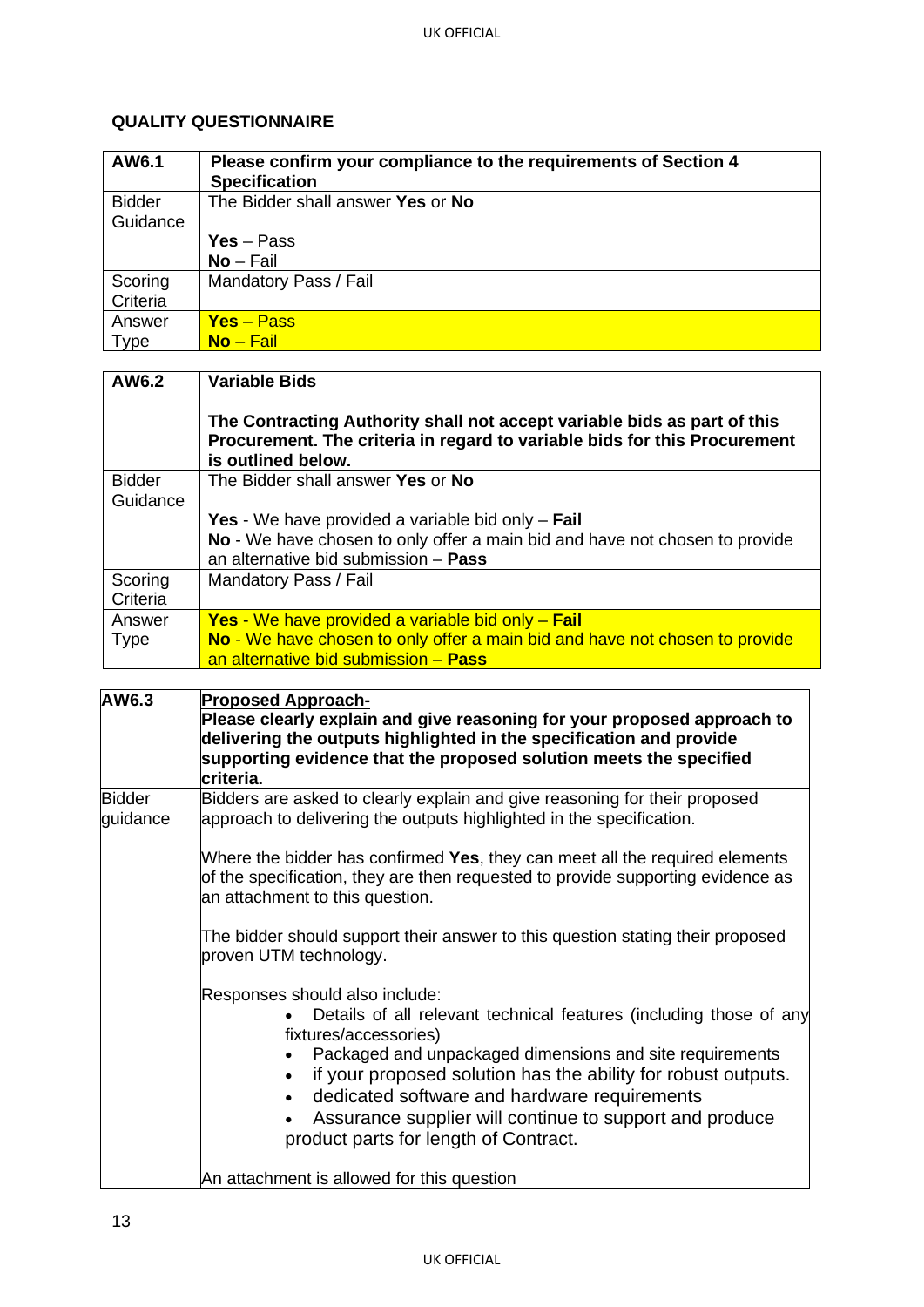|                           | This question is limited to 4 sides of A4 Any additional content provided<br>beyond this will not be considered or scored during the evaluation<br>process. Responses should be submitted in Font Arial 11pt using single line<br>spacing. |
|---------------------------|--------------------------------------------------------------------------------------------------------------------------------------------------------------------------------------------------------------------------------------------|
| Scoring<br>criteria       | Scoring shall be based on 0-100 scoring methodology.                                                                                                                                                                                       |
|                           | Question Weighting - 30%                                                                                                                                                                                                                   |
| <b>Question</b><br>Format | lAttachment                                                                                                                                                                                                                                |

| AW6.4                     | <b>Additional Functionality</b>                                                                                                                                                                                                                                         |
|---------------------------|-------------------------------------------------------------------------------------------------------------------------------------------------------------------------------------------------------------------------------------------------------------------------|
|                           | The bidder shall state their proposed solutions ability to be easily<br>modified or enhanced to provide additional functionality:                                                                                                                                       |
| <b>Bidder</b><br>guidance | Regarding the solution to those stated in the tender specification, please<br>support your answer to this question with a separate file attachment stating<br>your proposed solutions ability to be easily modified or enhanced to provide<br>additional functionality. |
|                           | By uploading an attachment as a response to this question the bidder is<br>making a declaration that they have provided the requested information in the<br>form and content as required.                                                                               |
|                           | This information will be viewed to ensure the solution is compatible. If this is<br>not the case after review, you will be disqualified.                                                                                                                                |
|                           | Please provide an attachment for your response to this question.                                                                                                                                                                                                        |
| Scoring                   | For information only                                                                                                                                                                                                                                                    |
| criteria                  |                                                                                                                                                                                                                                                                         |
| <b>Bidder</b>             | <b>Document Upload</b>                                                                                                                                                                                                                                                  |
| response                  |                                                                                                                                                                                                                                                                         |

| AW6.5                     | Electromechanically driven load frame capacity                                                                                                                                                                                                       |  |
|---------------------------|------------------------------------------------------------------------------------------------------------------------------------------------------------------------------------------------------------------------------------------------------|--|
|                           | The bidder shall state the capacity of their electromechanically driven<br>load frame detailed within their proposed solution.                                                                                                                       |  |
| <b>Bidder</b><br>Guidance | The bidder shall select from the options below regarding the load capacity of<br>their proposed solution:<br>Does your proposed solution have a load capacity of > 250kN?<br>Capacity of 250-300 kN: Pass<br>$\bullet$<br>Capacity of < 250 kN: Fail |  |
| Scoring<br>Criteria       | <b>Mandatory Pass/Fail</b>                                                                                                                                                                                                                           |  |
| Answer                    | Yes/No                                                                                                                                                                                                                                               |  |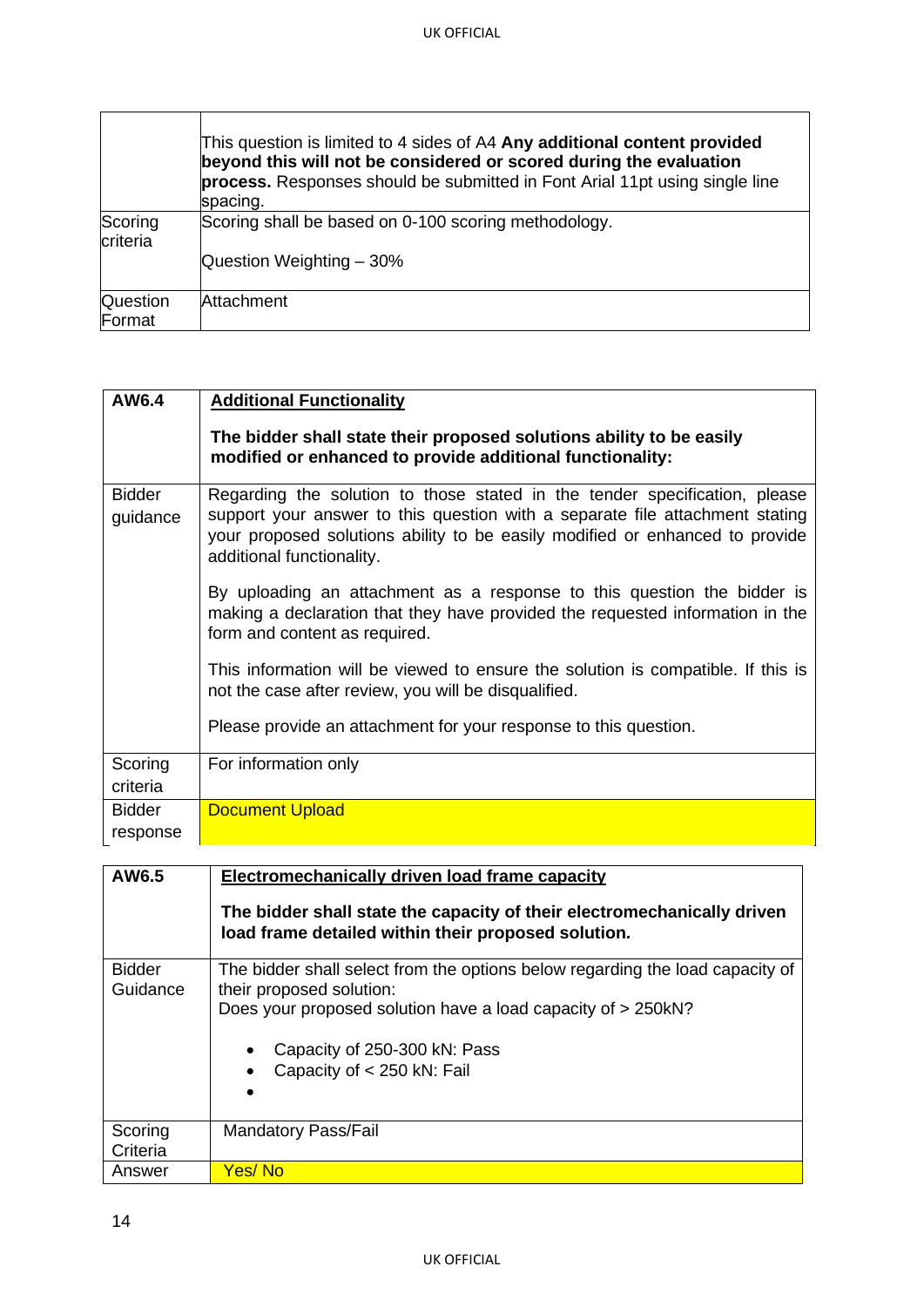| AW6.6                     | <b>T-slot base</b>                                                                       |
|---------------------------|------------------------------------------------------------------------------------------|
|                           | The bidder shall confirm if their proposed solution includes a T-slot<br>table/base:     |
| <b>Bidder</b><br>guidance | The bidder shall select from the options below regarding the base of the<br>frame:       |
|                           | Does your proposed solution include a T-slot base for fixing components to<br>the frame? |
|                           | Yes - Pass                                                                               |
|                           | $No-Fail$                                                                                |
| Scoring                   | <b>Mandatory Pass/Fail</b>                                                               |
| criteria                  |                                                                                          |
| <b>Bidder</b>             | Yes/No                                                                                   |
| response                  |                                                                                          |

| AW6.7                     | <b>Software and hardware</b>                                                                                 |
|---------------------------|--------------------------------------------------------------------------------------------------------------|
|                           |                                                                                                              |
| <b>Bidder</b><br>Guidance | The bidder shall select from the options below regarding the software and<br>hardware supplied with the UTM: |
|                           | Does your proposed solution include a Windows-10 based computer or laptop<br>and dedicated test software?    |
|                           | Yes - Pass                                                                                                   |
|                           | $No-Fail$                                                                                                    |
|                           |                                                                                                              |
| Scoring<br>Criteria       | <b>Mandatory Pass/Fail</b>                                                                                   |
| Answer                    | Yes/No                                                                                                       |
| <b>Type</b>               |                                                                                                              |

| AW6.8                     | <b>Additional Load Cell</b>                                                                                 |
|---------------------------|-------------------------------------------------------------------------------------------------------------|
|                           | The bidder shall confirm if their proposed solution includes a lower<br>capacity load cell with an adaptor: |
| <b>Bidder</b><br>guidance | The bidder shall select from the options below regarding the Additional Load<br>cell:                       |
|                           | Does your proposed solution include an additional Load Cell with an<br>adaptor?                             |
|                           | Yes – Pass<br>No – Fail                                                                                     |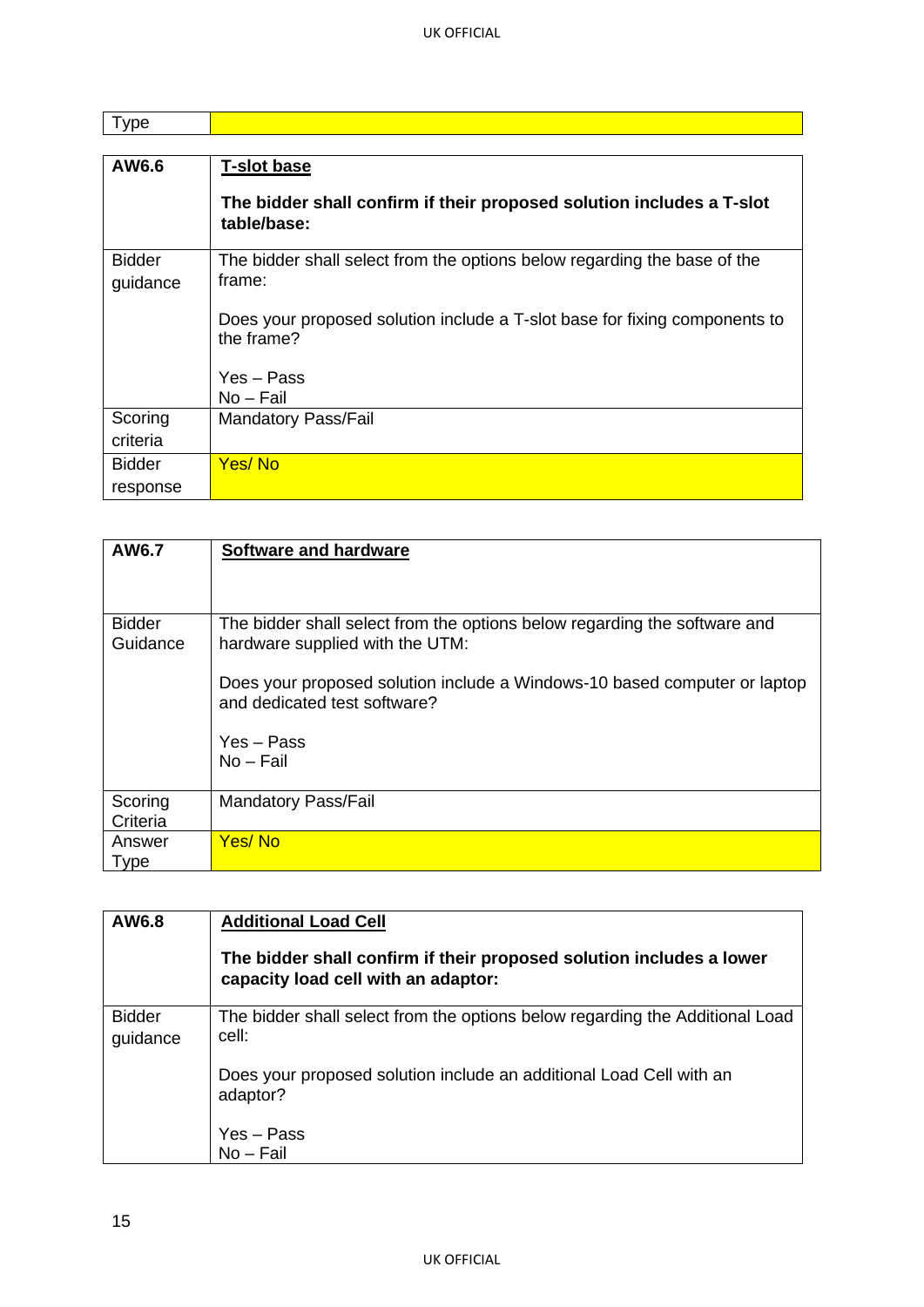| Scoring       | <b>Mandatory Pass/Fail</b> |
|---------------|----------------------------|
| criteria      |                            |
| <b>Bidder</b> | Yes/No                     |
| response      |                            |

| AW6.9                     | <b>Fixtures and accessories</b>                                                                                                                                                                                                                                                                                                                                                                                                                                                                                                                                                                                                                                                                                                                                                                     |
|---------------------------|-----------------------------------------------------------------------------------------------------------------------------------------------------------------------------------------------------------------------------------------------------------------------------------------------------------------------------------------------------------------------------------------------------------------------------------------------------------------------------------------------------------------------------------------------------------------------------------------------------------------------------------------------------------------------------------------------------------------------------------------------------------------------------------------------------|
|                           | The bidder shall confirm if their proposed solution includes the fixtures<br>and accessories specified.                                                                                                                                                                                                                                                                                                                                                                                                                                                                                                                                                                                                                                                                                             |
| <b>Bidder</b><br>Guidance | Does your proposed solution contain the following according to relevant<br>standards listed in the specification?<br>Compression platens<br>Bend and/or rebar bend fixtures<br>$\bullet$<br>Tensile grips<br>$\bullet$<br>Deflectometer<br>Video extensometer<br>The bidder shall choose from the below options:<br>Compression platens- 20 marks<br>Bend and/or rebar bend fixtures- 20 marks<br>$\bullet$<br>Tensile grips- 20 marks<br>$\bullet$<br>Deflectometer- 20 marks<br>Video extensometer- 20 marks<br>NOTE: If the bidder proposed system can provide only 1 of the elements<br>noted above, then they will score the marks associated with that element,<br>however if the system proposed can provide all the elements noted, then their<br>bid will be awarded a total of 100 marks. |
| Scoring<br>Criteria       | Maximum marks 25%                                                                                                                                                                                                                                                                                                                                                                                                                                                                                                                                                                                                                                                                                                                                                                                   |
| Answer                    | <b>Selection</b>                                                                                                                                                                                                                                                                                                                                                                                                                                                                                                                                                                                                                                                                                                                                                                                    |
| <b>Type</b>               |                                                                                                                                                                                                                                                                                                                                                                                                                                                                                                                                                                                                                                                                                                                                                                                                     |

| AW6.10                    | <b>Additional safety features</b><br>The bidder shall confirm their proposed solutions ability to protect the<br>user and specimen:                                                                                 |
|---------------------------|---------------------------------------------------------------------------------------------------------------------------------------------------------------------------------------------------------------------|
| <b>Bidder</b><br>guidance | Where the Bidder is proposing an equivalent solution to those stated in the<br>tender specification, please support your answer to this question with a<br>separate file attachment stating your proposed solution. |
|                           | By uploading an attachment as a response to this question the bidder is<br>making a declaration that they have provided the requested information in the<br>form and content as required.                           |
|                           | This information will be viewed to ensure the solution is equivalent. If this is                                                                                                                                    |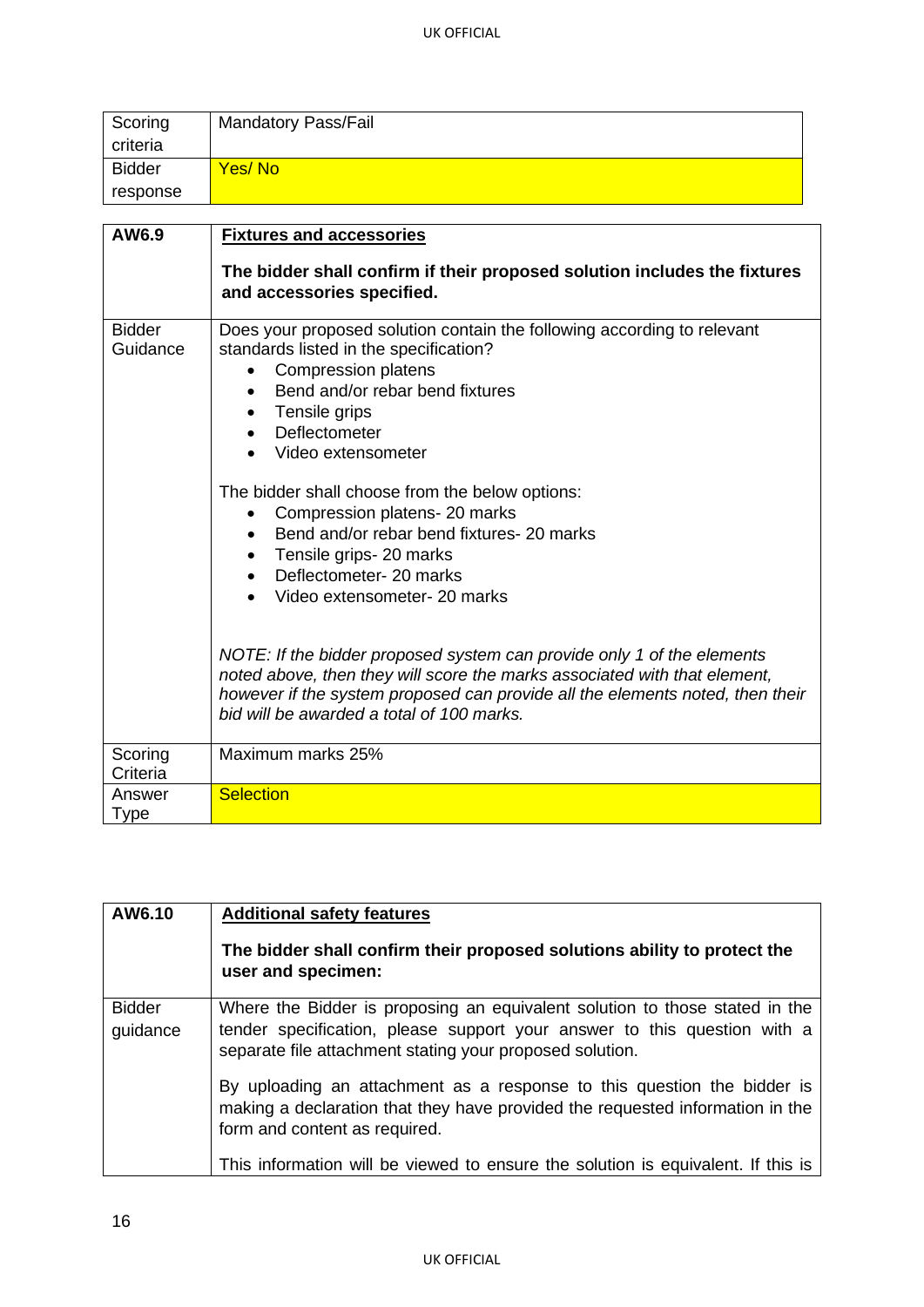|                     | not the case after review, you will be disqualified.             |
|---------------------|------------------------------------------------------------------|
|                     | Please provide an attachment for your response to this question. |
| Scoring<br>criteria | For information only                                             |
| <b>Bidder</b>       | <b>Document Upload</b>                                           |
| response            |                                                                  |

| AW6.11                    | <b>Warranty</b>                                                                                                                                                                                 |
|---------------------------|-------------------------------------------------------------------------------------------------------------------------------------------------------------------------------------------------|
| <b>Bidder</b><br>Guidance | Bidders guarantee a manufacturing warranty, covering all aspects of the<br>mechanical fabrication under the Contractor's responsibility, for a minimum of<br>36 months duration after delivery. |
|                           | The Bidder shall confirm if they can provide extra manufacturing warranty free<br>of charge within the AW5.2 price schedule and state the time in months.                                       |
|                           | The bidder shall choose from the below options:                                                                                                                                                 |
|                           | 0-36 months: Score 0                                                                                                                                                                            |
|                           | $>37-48$ months: Score 50                                                                                                                                                                       |
|                           | >49-60 months: Score 100                                                                                                                                                                        |
| Scoring                   | Maximum marks: 15%                                                                                                                                                                              |
| Criteria                  |                                                                                                                                                                                                 |
| Answer                    | <b>Selection</b>                                                                                                                                                                                |
| <b>Type</b>               |                                                                                                                                                                                                 |

| AW6.12                    | <b>Servicing</b>                                                                                                                                                          |
|---------------------------|---------------------------------------------------------------------------------------------------------------------------------------------------------------------------|
| <b>Bidder</b><br>Guidance | Bidders are asked to provide their proposed servicing plan to cover the 2-5<br>years after purchase, including the initial warranty, as outlined in the<br>specification. |
|                           | Your response should cover details of:                                                                                                                                    |
|                           | Callouts<br>Replacement parts<br>Annual servicing<br>As a minimum, services covered under the service schedule shall include<br>but are not limited to:                   |
|                           | Free of charge remote telephone support                                                                                                                                   |
|                           | One free call out with 48 hour response time per year                                                                                                                     |
|                           | An annual preventative maintenance visit                                                                                                                                  |
|                           | Availability of spare parts                                                                                                                                               |
|                           |                                                                                                                                                                           |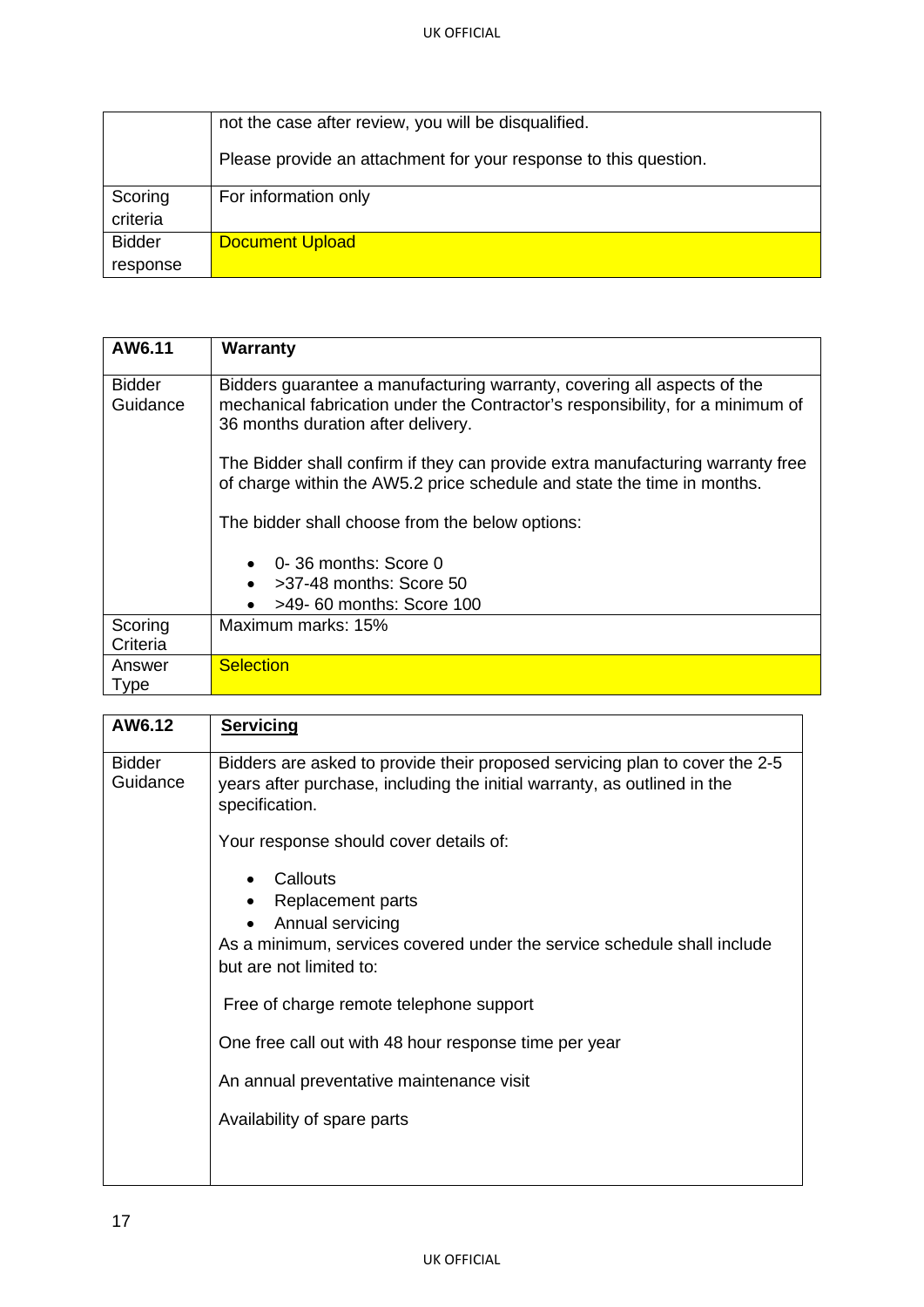|                       | Additional service level options should be presented in tiers, including but<br>not limited to: |
|-----------------------|-------------------------------------------------------------------------------------------------|
|                       | Frequency of call-outs and preventative maintenance                                             |
|                       | Remote instrument monitoring diagnostics                                                        |
|                       | Free spare parts<br>$\bullet$<br>An attachment is allowed for this question                     |
| Scoring<br>Criteria   | The Bidder shall answer Yes or No                                                               |
|                       | $Yes - Pass$<br>$No-Fail$                                                                       |
| Answer<br><b>Type</b> | Yes / No                                                                                        |

| AW6.13                    | Delivery-                                                                                                      |
|---------------------------|----------------------------------------------------------------------------------------------------------------|
|                           | Please confirm your proposed solution will be delivered and installed to<br>Teddington, UK by 25th March 2022. |
| <b>Bidder</b><br>Guidance | The Bidder shall choose from the below options:                                                                |
|                           | $17th$ March 2022 – 25 <sup>th</sup> March 2022 – 25 points                                                    |
|                           | 11 <sup>th</sup> March 2022 - 16 <sup>th</sup> March 2022 - 50 points                                          |
|                           | Before 10th March 2022 - 100 points                                                                            |
| Scoring<br>Criteria       | Maximum marks 15%                                                                                              |
| Answer                    | <b>Selection</b>                                                                                               |
| <b>Type</b>               |                                                                                                                |

| AW6.14                     | <b>Final Operating Location-</b>                                                                                                                                                      |
|----------------------------|---------------------------------------------------------------------------------------------------------------------------------------------------------------------------------------|
|                            | Delivery to final operating location within the Mechanical Laboratory                                                                                                                 |
| <b>Bidder</b><br>Guidance  | The bidder should confirm whether their proposed solution will include<br>transport to its final operating location in the Mechanical Laboratory in<br>Teddington by 25th March 2022. |
|                            | The bidder shall choose from the below options:<br><b>Delivery to location-100</b><br>Delivery to loading bay-0                                                                       |
| <b>Scoring</b><br>Criteria | Maximum marks 5%                                                                                                                                                                      |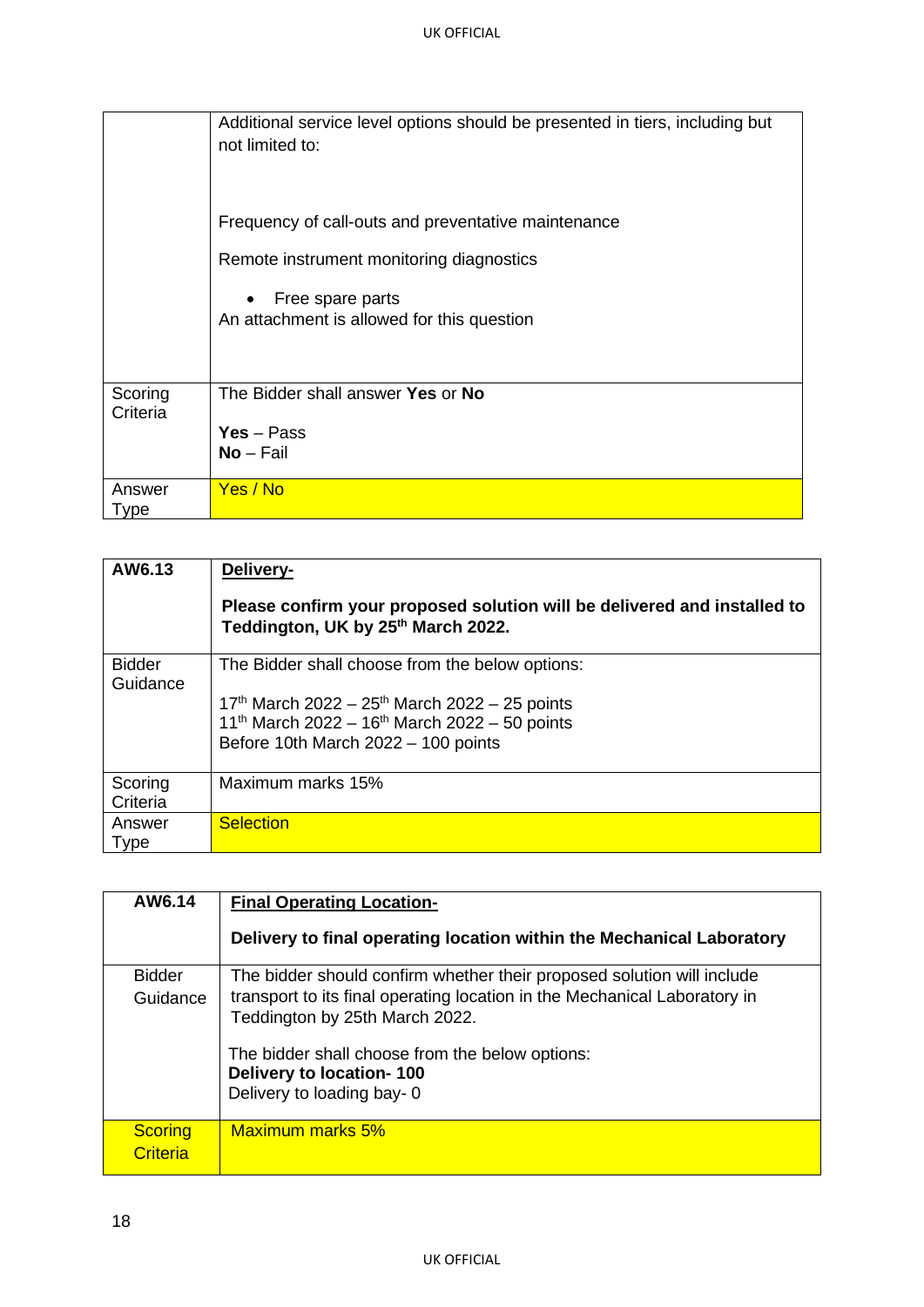UK OFFICIAL

| Answer | <b>No</b><br>$\mathbf{r}$<br>$\overline{\text{es}}$ |
|--------|-----------------------------------------------------|
| ype    |                                                     |

| AW6.15                    | Training-                                                                                                                                                                                                                                                                                                 |
|---------------------------|-----------------------------------------------------------------------------------------------------------------------------------------------------------------------------------------------------------------------------------------------------------------------------------------------------------|
|                           | Please confirm your proposed solution will include basic operator and<br>In-depth training                                                                                                                                                                                                                |
| <b>Bidder</b><br>Guidance | Bidders should specify if their solution includes training for minimally<br>experienced operators and advanced users, covering relevant concepts and<br>methodologies for operation. This should cover operation of the machine,<br>software, and basic maintenance.<br>The Bidder shall answer Yes or No |
| Scoring<br>Criteria       | Mandatory Pass / Fail                                                                                                                                                                                                                                                                                     |
| Answer                    | Yes / No                                                                                                                                                                                                                                                                                                  |
| Type                      |                                                                                                                                                                                                                                                                                                           |

| AW6.16                    | <b>Mature and proven Technology-</b>                                                                                               |
|---------------------------|------------------------------------------------------------------------------------------------------------------------------------|
|                           | Please confirm that your proposed solution is mature and well proven<br>technology.                                                |
| <b>Bidder</b><br>Guidance | Bidders should specify if their solution is mature and well proven technology<br>with robust outputs which can withstand scrutiny. |
|                           | The Bidder shall answer Yes or No                                                                                                  |
|                           | $Yes - Pass$                                                                                                                       |
|                           | $No-Fail$                                                                                                                          |
| Scoring<br>Criteria       | Mandatory Pass / Fail                                                                                                              |
| Answer<br><b>Type</b>     | Yes / No                                                                                                                           |

| AW6.17                    | <b>Future proofed-</b><br>Please confirm that your proposed solution is a future proofed<br>instrument?                                                                            |
|---------------------------|------------------------------------------------------------------------------------------------------------------------------------------------------------------------------------|
| <b>Bidder</b><br>Guidance | Bidders should specify if their solution is future proofed and parts are not<br>foreseen to be discontinued for the duration of the contract.<br>The Bidder shall answer Yes or No |